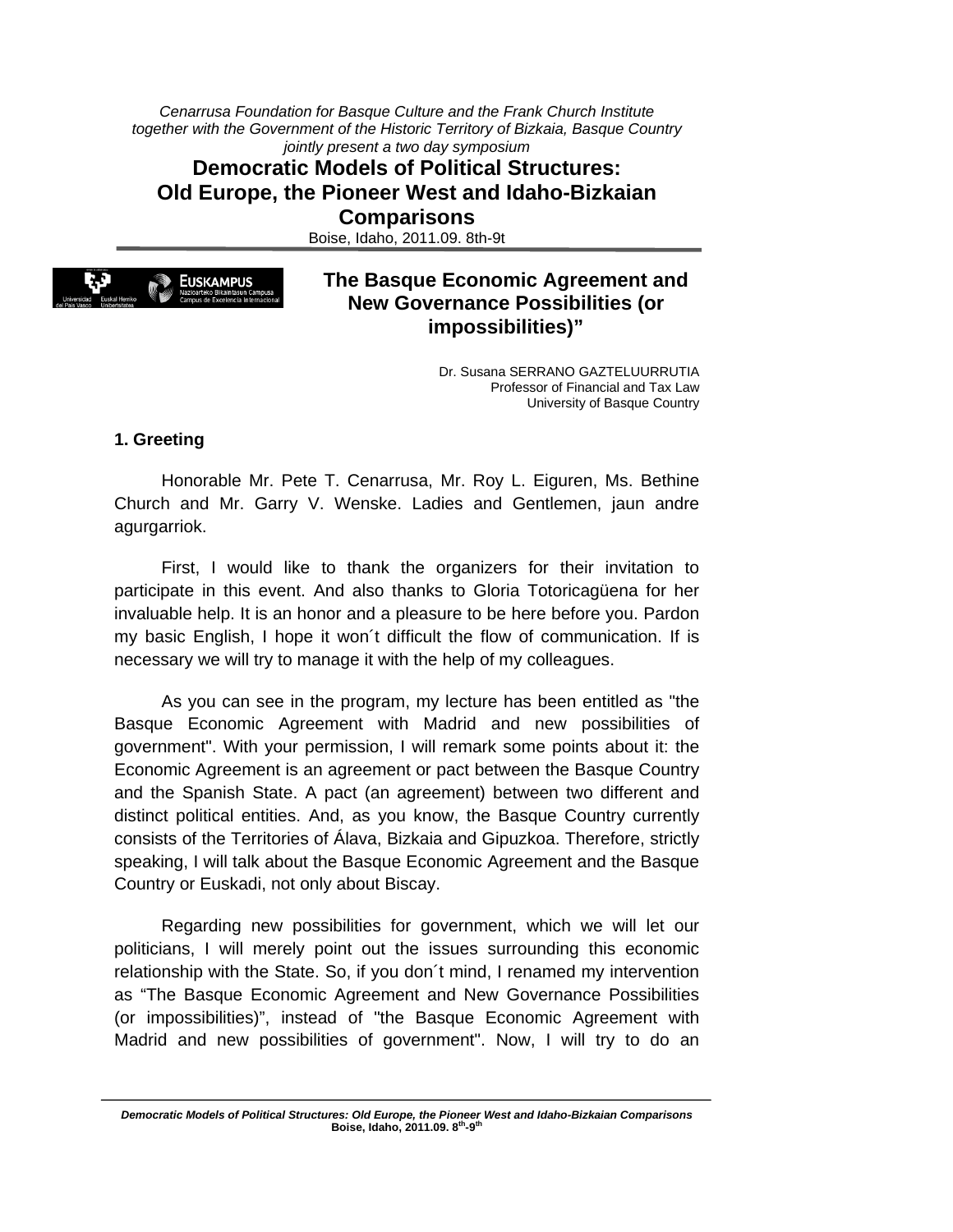academic exercise, although I know some are unavoidable political overtones.

### **2. Presentation**

This is the scheme which I intend to follow in my speech. I don't want you to be bored (no more than necessary at least), so I will go fast through the most technical parts, and if you want to have a look, you have some material and information sources at your disposition.

- Where are we?
	- European Union
	- Spain
	- Basque Country
- Starting, in a few clicks
- The Economic Agreement
	- Origin of the Economic Agreement
	- What is the Economic Agreement nowadays?
	- What does it aim to?
	- What is the Quota or Cupo?
	- General regulations
	- General principles applicable to tax and financial relations
	- Committees
- The Economic Agreement and / in Europe
- The Economic Agreement's conflicts
- Conclusion
- **Bibliography**
- **Links**

#### **3. WHERE ARE WE?**

Let's begin. First, we have to focus, we have to decide where we are. I come to talk about us, the Basques, our location, so we first focus on geographical and political objectives.

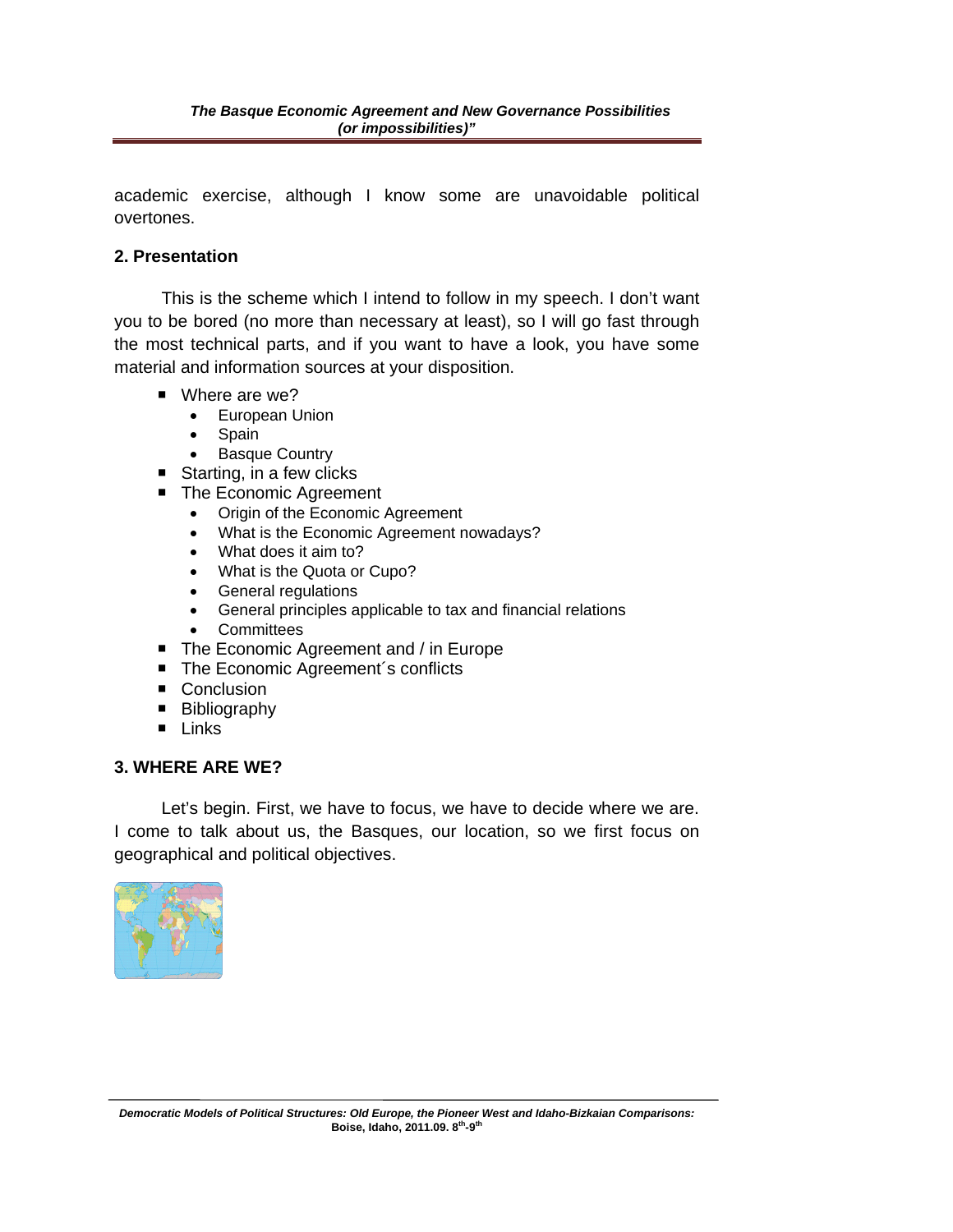### **3.1. THE EUROPEAN UNION**



As you know, old Europe has (re-)organized by the will of the states that shape it. It is today a political-economic entity in its own right, with responsibilities and powers delegated by the states.

Spain is one of those states that are part of the European Union, that accepts its rules and must enforce its laws.

### **3.2. SPAIN**



Here you have the Spanish State.

### **3.3. STATE OF AUTONOMIES**



As you know (and if you don't, I tell you; and if my colleagues have, I repeat it), the Spanish State is composed of a number of territories called "autonomous communities". There are seventeen (17) of them, everyone the result of the creation of the centralized state as a political entity.

### **3.4. THE BASQUE COUNTRY. EUSKADI**



The current Basque Autonomous Community, Euskadi, is made by choice of three of the Historical Territories (or Territories) of the culturally and generally speaking entity known as Basque Country or Euskal Herria: These Historical Territories are Álava or Araba, Bizkaia and Gipuzkoa.

*Democratic Models of Political Structures: Old Europe, the Pioneer West and Idaho-Bizkaian Comparisons:*  **Boise, Idaho, 2011.09. 8th-9th**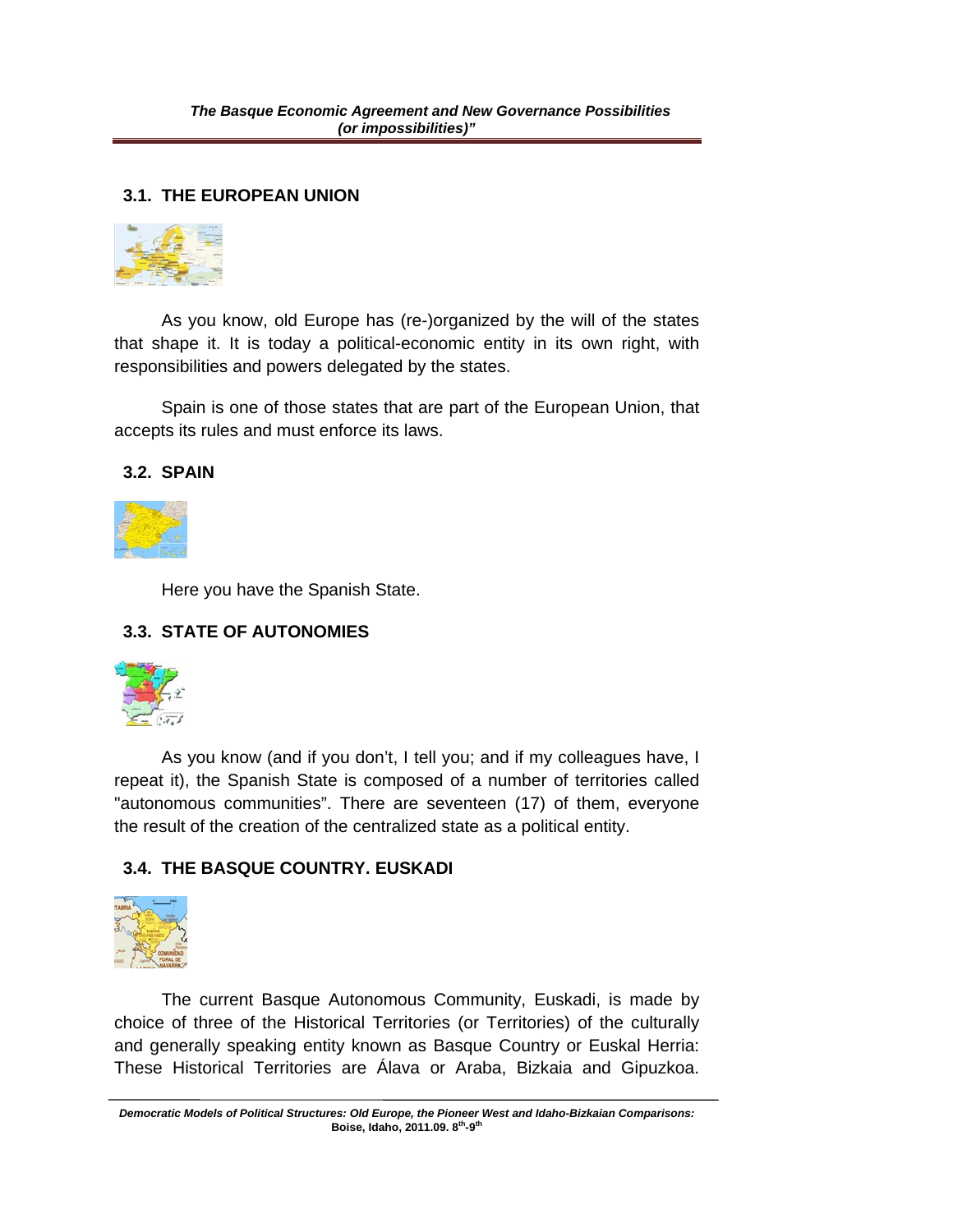Neither Navarre, nor the three French Basque Territories (Lapurdi, Zuberoa and Behenafarroa), are part of it.

On the graph, on how to write the names of our Territories, Aitor Esteban can explain first-hand what it took to be able to write them in Basque language or Euskera, and to recognize their validity. And yet, I assure you that although they are official names, voted and approved by Basque and Spanish authorities, many are determined to use only the names in Spanish.

Indeed, it is politics and we are not going into that. Not today.

# **4. STARTING, IN A FEW CLICKS**

I will try to summarize the situation, the "status quo" now:

- **The Basque Territories have a special power in taxation and finance. It** is an autonomous state in its own.
- Therefore, we can say that in the Spanish state, there are 5 co-taxation powers, or entities with tax capacity (to create, and manage, collect, administer, etc tax rules): one: the State; two: The Foral Community of Navarre; three: the Historical Territory of Álava; four: the Historical Territory of Bizkaia, and five: the Historical Territory of Gipuzkoa.
- In Spain, the State collects all and distributes in function of each needs.
- Alava, Bizkaia and Gipuzkoa, each one of them, collect and manage their system. And pay to state for some services.

## **WHY THIS DIFERENCE**

- Spain is not a federal state, like the USA
	- Spain is an "autonomic" state, where:
	- The State has great power, especially in fiscal and tax themes.

 Generally speaking, it is fear; fear to autonomy, fear to the different, fear to someone that does not want to remain into the State.

- Therefore…
	- **Because of this, some peripheral Autonomous Communities** appeal to the rules of Territories (tax rules).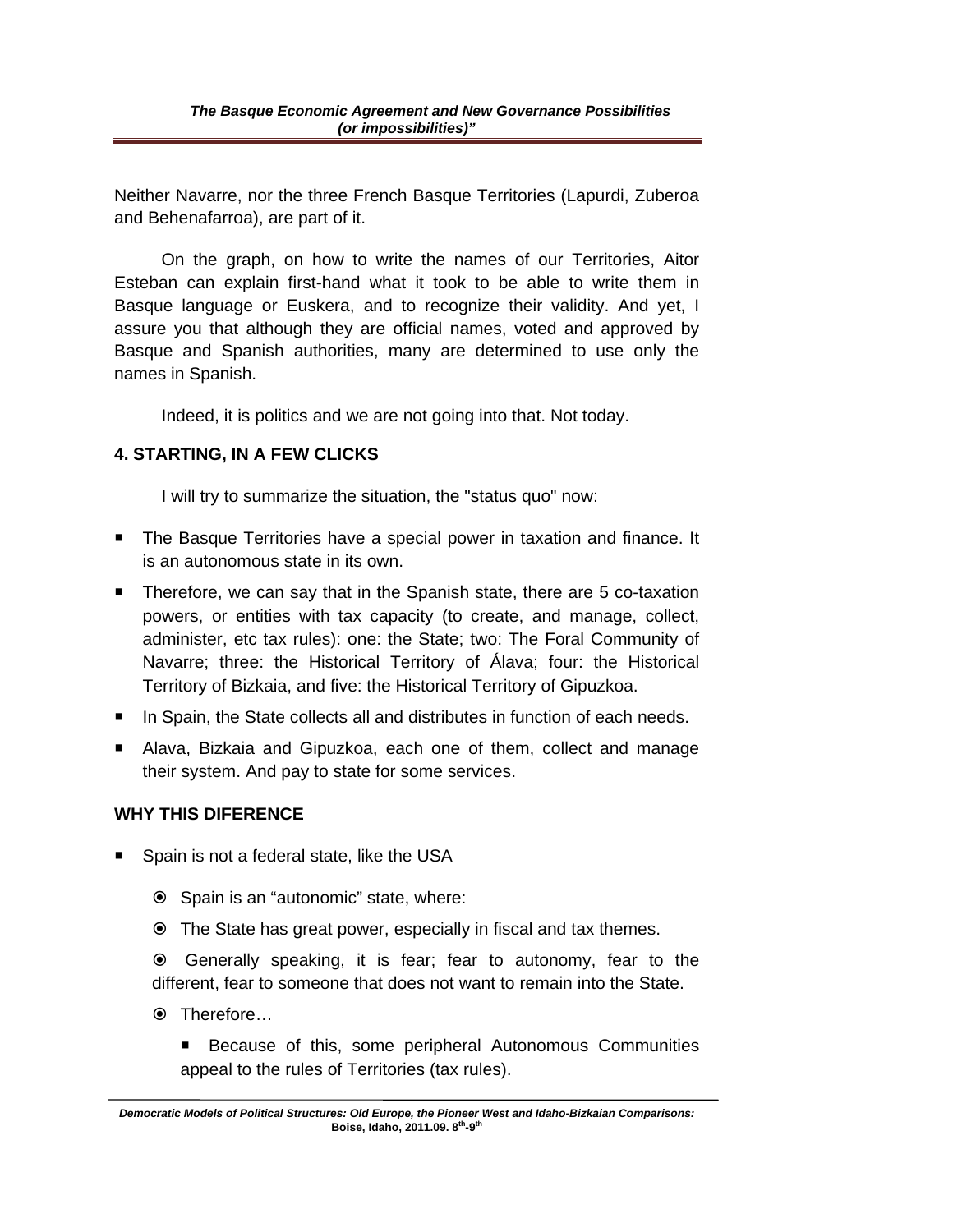In the system of Spanish rule, the rules of Territories are unique rules, not laws themselves.

 Everyone (with the legitimate right) may appeal against provincial standards.

- And all the world has appealed.
- Appeals made that rules from Alava, Bizkaia and Gipuzkoa were insecure and the situation was unstable (in an economic context).
- The solution: protecting foral rules.
- How? Putting the provincial standards in the same range or level of those state laws governing financial matters.

## **5. THE ECONOMIC AGREEMENT**

### **5.1. Origin of the Economic Agreement**

After the abrogation of the foral historical rights (or *Fueros)*, once the Second Carlist War finished at the end of the 19th century, the Economic Agreement was enacted as the system for the contribution of the Basque Territories to the finances of the Kingdom of Spain.

This system acknowledges the *Foral* Deputations the capacity to collect their own taxes, in order to defray, not only their own expenses, but those which are common in the Spanish State as well.

The first Economic Agreement was signed in eighteen seventy eight (1878) and since then it has been extended in several occasions, being in force up to nowadays with the only exception of Franco's dictatorship era, during which it was suspended in Gipuzkoa and Bizkaia until nineteen eighty one (1981), when it was reestablished.

Its last renovation took place in two thousand and two (2002).

## **5.2. What is the Economic Agreement nowadays?**

The Economic Agreement is the financing system of the Basque Country, by virtue of which the financial and tax relations between the Basque Country and the Spanish State are set up.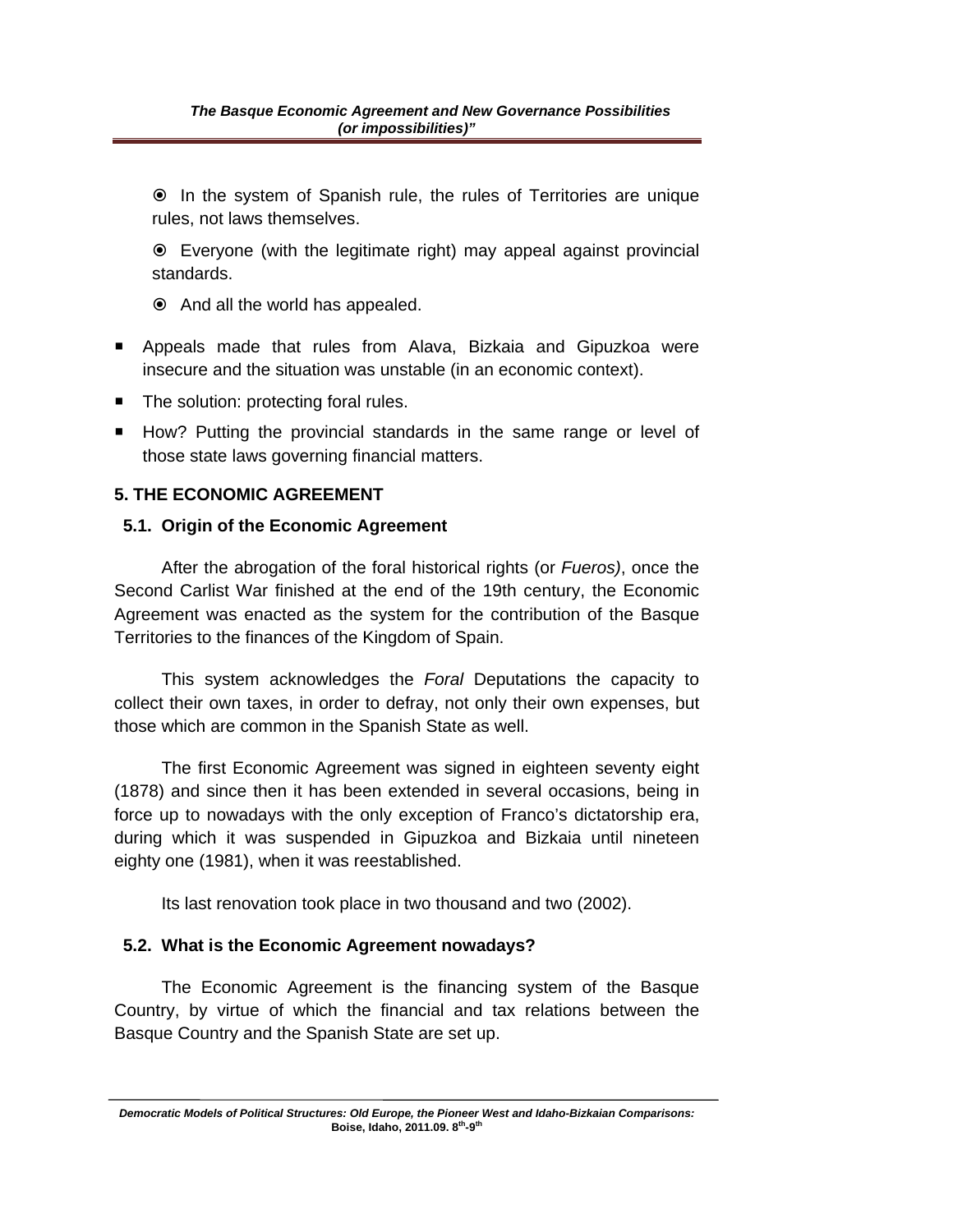The nineteen seventy eight (1978) Spanish Constitution, nowadays in force, safeguards the Economic Agreement as part of the core of the *foral* historical rights of Álava, Bizkaia and Gipuzkoa and lays down its general updating, within the framework of the Constitution and of the Statute of Autonomy of the Basque Autonomous Community.

# **5.3. What does it aim to?**

Within the acknowledged competences of the Economic Agreement, the Basque Country collects the taxes paid by Basque citizens in order to finance the public services they receive.

The General Assemblies, (*Batzar Nagusiak in Basque, Juntas Generales in Spanish)* of Álava, Bizkaia and Gipuzkoa decide about the regulation and quantification of taxes that citizens must pay, and the *Foral* Deputations (Foru Aldundiak in Basque**,** *Diputaciones Forales in Spanish)*, are in charge of their collection and administration.

The closeness to citizens of the above mentioned institutions guarantees a proper adaptation of taxes and public services to the real needs of the population in the Basque Country.

# **5.4. What is the Quota or Cupo?**

The Quota is the financial transfer the Basque Country has to pay to the Spanish Treasury in order to finance the competences the Spanish State carries out to the benefit of the residents of the Basque Country. This is due to the fact that these competences are kept by the State and are not assumed by the Basque Country, for example the Army, Foreign Affairs, Royal Household and so on.

The Basque Country pays for these competences in accordance with its wealth (six point twenty four per cent (6.24%) of the total Spanish state income) regardless of the amount of its income or its financial situation.

# **5.5. General Regulations**

General regulations settle the framework within which, the public Institutions of the Spanish State and of the Basque Country, are able to act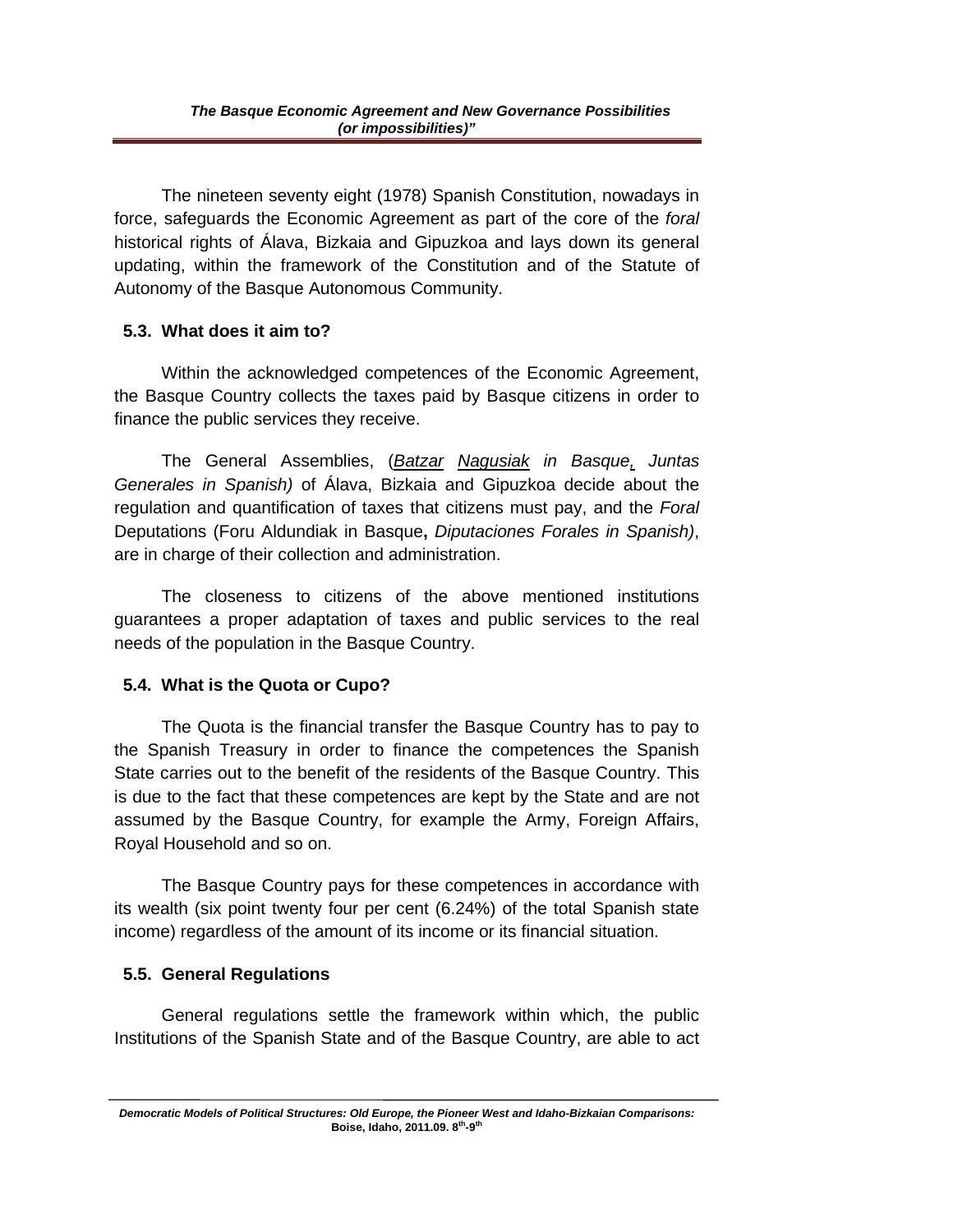in accordance with the tax and finance competences that the Economic Agreement acknowledges to each of them

- Tax regulations
- **Finance regulations**

# *5.5.1. Tax regulations*

## **A. Distribution of competences**

The Economic Agreement acknowledges full powers to the competent Institutions of the Historical Territories in order to establish and administer, within their territories, their own taxation system, with the only exception of the competences specifically attributed as exclusive to the Spanish state:

- **The ones concerning import duties and import levies included under** Excise Duties and Value Added Tax.
- High inspection of the Economic Agreement.
- In the execution of their faculties, the Historical Territories of the Basque Country must respect several general principles and some particular fiscal harmonization and cooperation rules.
- In order to carry out the administration competences, the Economic Agreement confers the same abilities to act to the Historical Territories as the ones conferred by law to the Spanish State's Treasury.

## **B. General principles of the tax system**

The Economic Agreement establishes several general principles that can be classified into two big groups. On the one hand, principles of constitutional or statutory nature can be distinguished, for example solidarity or submission to International Treaties and, on the other hand, principles strictly linked to the faculties within the Agreement, being one of them even of exclusive application to the relations among the Historical Territories of the Basque Country (coordination, fiscal harmonization and mutual cooperation pursuant to the regulations enacted by the Basque Parliament for these purposes 3/1989 Law of 30th May, of tax harmonization, coordination and collaboration, implemented this principle and set up the Tax Coordination Body of the Basque Country.).

Among the principles in the second group, the following ones can be highlighted:

*Democratic Models of Political Structures: Old Europe, the Pioneer West and Idaho-Bizkaian Comparisons:*  **Boise, Idaho, 2011.09. 8th-9th**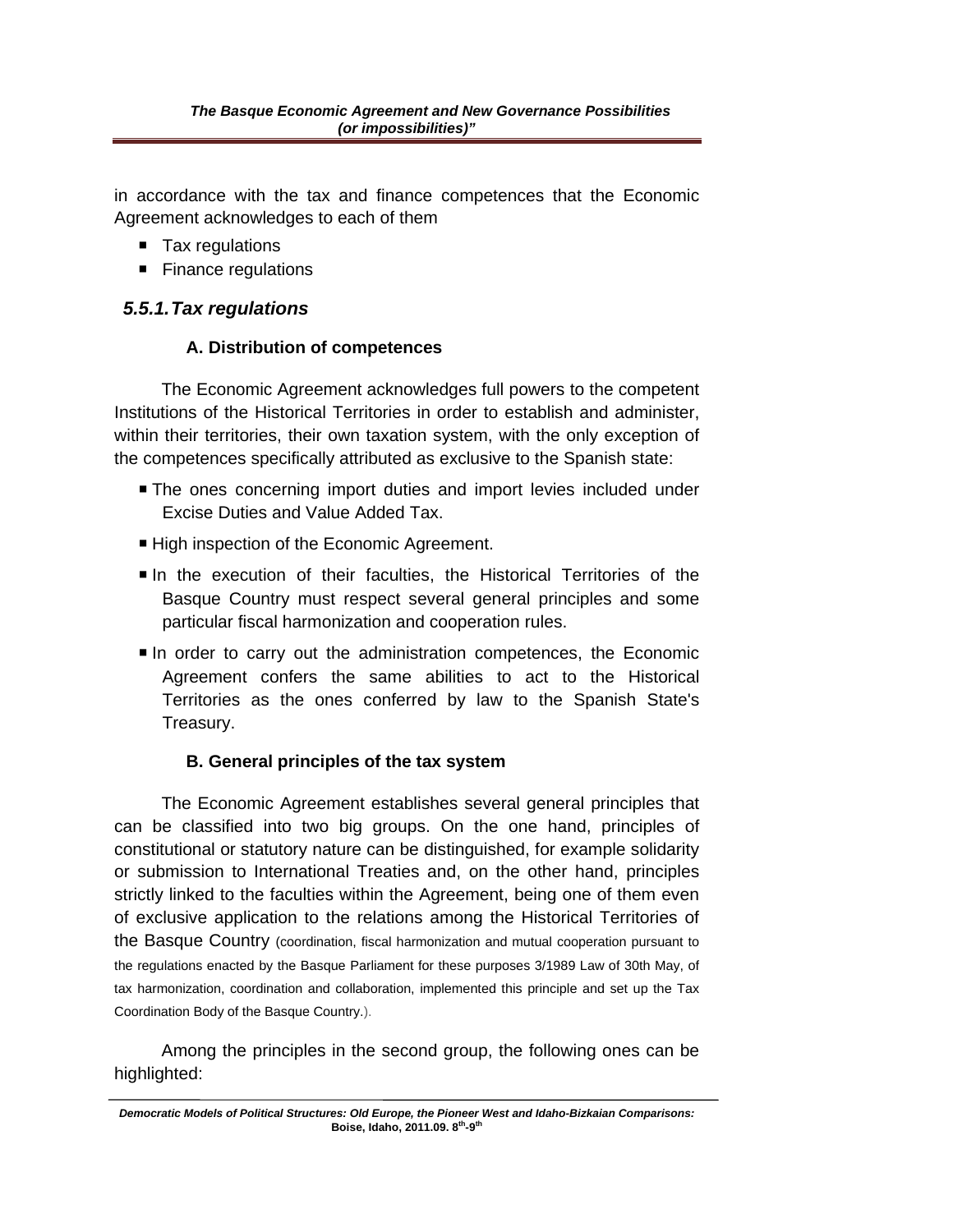- Regarding the general structure of the taxation system of the State.
- Some harmonization rules that the Historical Territories must respect when drafting their legislation, among them the maintenance of an overall effective fiscal pressure equivalent to that in force in the rest of the State and the safeguard of freedom of movement of persons, goods, capitals and services.
- Some cooperation rules among the Institutions of the Historical Territories and the State Administration, regarding three main spheres of action: exchange of legislative drafts, participation of the Institutions of the Basque Country in the negotiation and application of international Agreements, and exchange of information

## *5.5.2. Finance regulations*

In addition to tax relations, the Economic Agreement sets up the general principles applicable to the financial and budgetary flows between the Basque Country and the Spanish State, stipulating each of them and determining the methodology for their quantification.

Together with the constitutional principle of solidarity, the most outstanding principles concerning financial relations are:

- Fiscal and financial autonomy of the Basque Country.
- Coordination and cooperation with the State in matters of budgetary stability.
- Contribution by the Basque Country to the State's expenses concerning non-assumed competences, by means of the payment of the Quota.

Within the scope of local entities, the Economic Agreement confers to the competent Institutions of the Basque Country, the same faculties of financial supervision as the ones executed by the Spanish State at any time, without this meaning that Basque Municipalities will have a lower level of autonomy, than the one enjoyed by the ones under the Common Regime.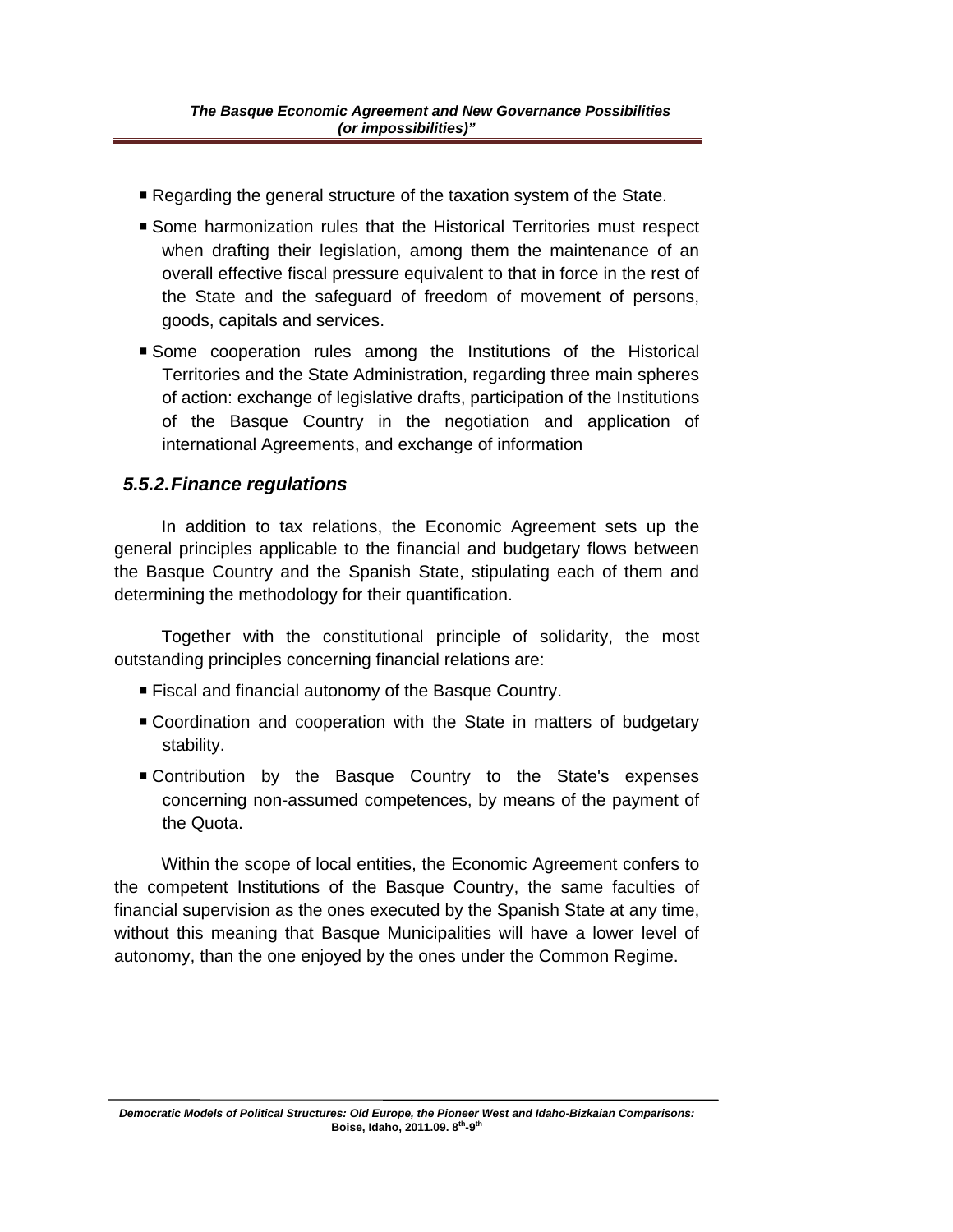# *5.5.3. General principles applicable to tax and financial relations*

| <b>TAX RELATIONS PRINCIPLES</b>                                                                       |                                                                                                                                                                                                                                                                                                                                                                                                                                                                                                                                                                                                                                                                                                                                                                                    |  |  |  |
|-------------------------------------------------------------------------------------------------------|------------------------------------------------------------------------------------------------------------------------------------------------------------------------------------------------------------------------------------------------------------------------------------------------------------------------------------------------------------------------------------------------------------------------------------------------------------------------------------------------------------------------------------------------------------------------------------------------------------------------------------------------------------------------------------------------------------------------------------------------------------------------------------|--|--|--|
| General principles of tax<br>systems established by the<br><b>Historical Territories</b>              | Respect for the solidarity principle<br>Regard for the taxation structure of the State<br>Coordination, tax harmonization and collaboration with the<br><b>State</b><br>• Coordination, tax harmonization and collaboration with the<br>State among the institutions of the Historical Territories.<br>Submission to International Agreements or Treaties                                                                                                                                                                                                                                                                                                                                                                                                                          |  |  |  |
| <b>Tax harmonization principles</b><br>of the tax legislation of the<br><b>Historical Territories</b> | Respect the General Tax Law in matters of terminology and<br>$\bullet$<br>concepts<br>Maintain an overall effective fiscal pressure equivalent to that in<br>force in the rest of the State<br>Respect and guarantee freedom of movement and<br>establishment of persons and the free movement of goods, capital<br>and services throughout the territory of Spain, without giving rise to<br>discrimination or a lessening of the possibilities of commercial<br>competition or to distortion in the allocation of resources<br>Use the same system for classifying livestock, mining,<br>industrial, commercial, service, professional and artistic activities<br>as is used in the so-called common territory, without prejudice to<br>further itemisations that might be made. |  |  |  |
| <b>Cooperation principle</b>                                                                          | Exchange of draft bills on tax regulations prior to their coming<br>into effect<br>Collaboration of the Basque Country Institutions in any<br>international Agreements<br>Exchange of information and cooperation concerning inspection<br>competence                                                                                                                                                                                                                                                                                                                                                                                                                                                                                                                              |  |  |  |
| Interpretation principle                                                                              | • The rules laid down in the Economic Agreement shall be<br>interpreted in accordance with the provisions contained in the<br>General Tax Law for the interpretation of tax regulations.                                                                                                                                                                                                                                                                                                                                                                                                                                                                                                                                                                                           |  |  |  |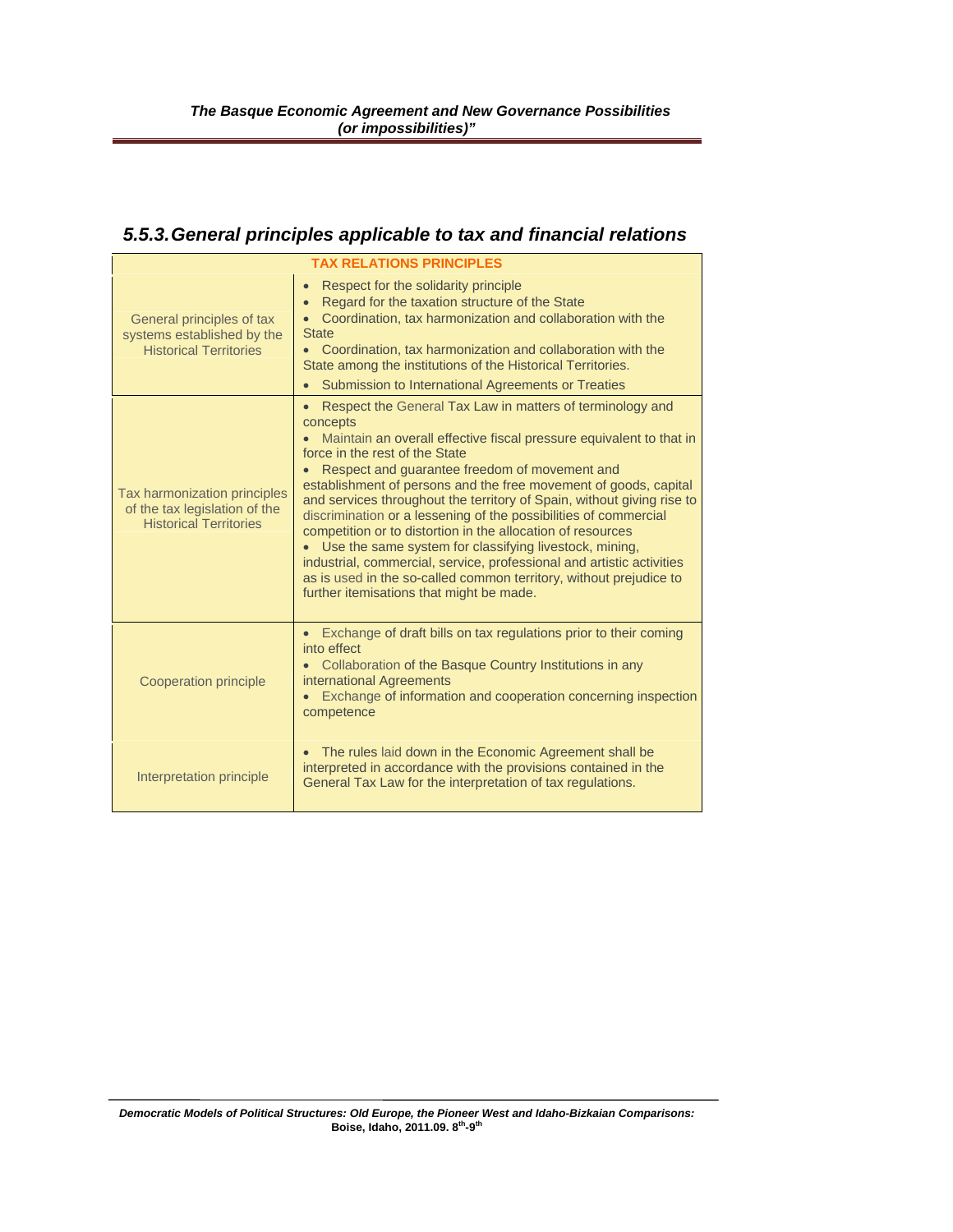| <b>General Principles</b>               | <b>FINANCIAL RELATIONS PRINCIPLES</b><br>• Fiscal and financial autonomy of the Institutions of the Basque<br>Country in the development and execution of their competences<br>• Respect for the principle of solidarity in the terms laid down in<br>the Constitution and in the Statute of Autonomy<br>• Coordination and cooperation with the State in matters of<br>budgetary stability<br>• Contribution by the Basque Country to the charges of the State<br>not assumed by the Basque Autonomous Community |  |
|-----------------------------------------|-------------------------------------------------------------------------------------------------------------------------------------------------------------------------------------------------------------------------------------------------------------------------------------------------------------------------------------------------------------------------------------------------------------------------------------------------------------------------------------------------------------------|--|
| Principles related to Local<br>Entities | • Conferring to the competent Institutions of the Basque Country<br>of the same faculties of financial supervision exercised by the<br>State at any time<br>• Participation of the municipalities of the Historical Territories in<br>non-agreed taxes                                                                                                                                                                                                                                                            |  |

**Formatted:** Tabs: Not at 0.5"

#### **5.6. Tax Relations**

In addition to setting up the general principles applicable to tax relations, the Chapter I of the Economic Agreement distributes competence between the Basque Country and the Spanish State, in relation to legislative, tax inspection and levying powers concerning each of the agreed tax figures within the tax systems of the Historical Territories.

The distribution model of these competences is based on the classic criteria of fiscal residence and fiscal domicile, as used and determined, in general, in the OECD Model Tax Convention to prevent double taxation, in order to distribute tax powers between different jurisdictions. In addition and as a result of the existence of several tax administrations within the territory of the Spanish State, the Economic Agreement lays down some specific criteria, that is, business turnover and place of transactions, whose function is the distribution of the different tax powers that are to be assigned to each of them. The criteria for the determination of habitual residence for individuals and fiscal domicile for corporations are set up in Section XVI of Chapter I, requiring necessarily for their application the premise that the taxpayer is resident in the Spanish territory according to the law.

In general, habitual residence for individuals confers competence to the tax administration whose territory the tax payer has remained in for the longest period in a tax year, or for the purposes of some tax figures, in the previous year. As regards corporations, fiscal domicile is equivalent to the

*Democratic Models of Political Structures: Old Europe, the Pioneer West and Idaho-Bizkaian Comparisons:*  **Boise, Idaho, 2011.09. 8th-9th**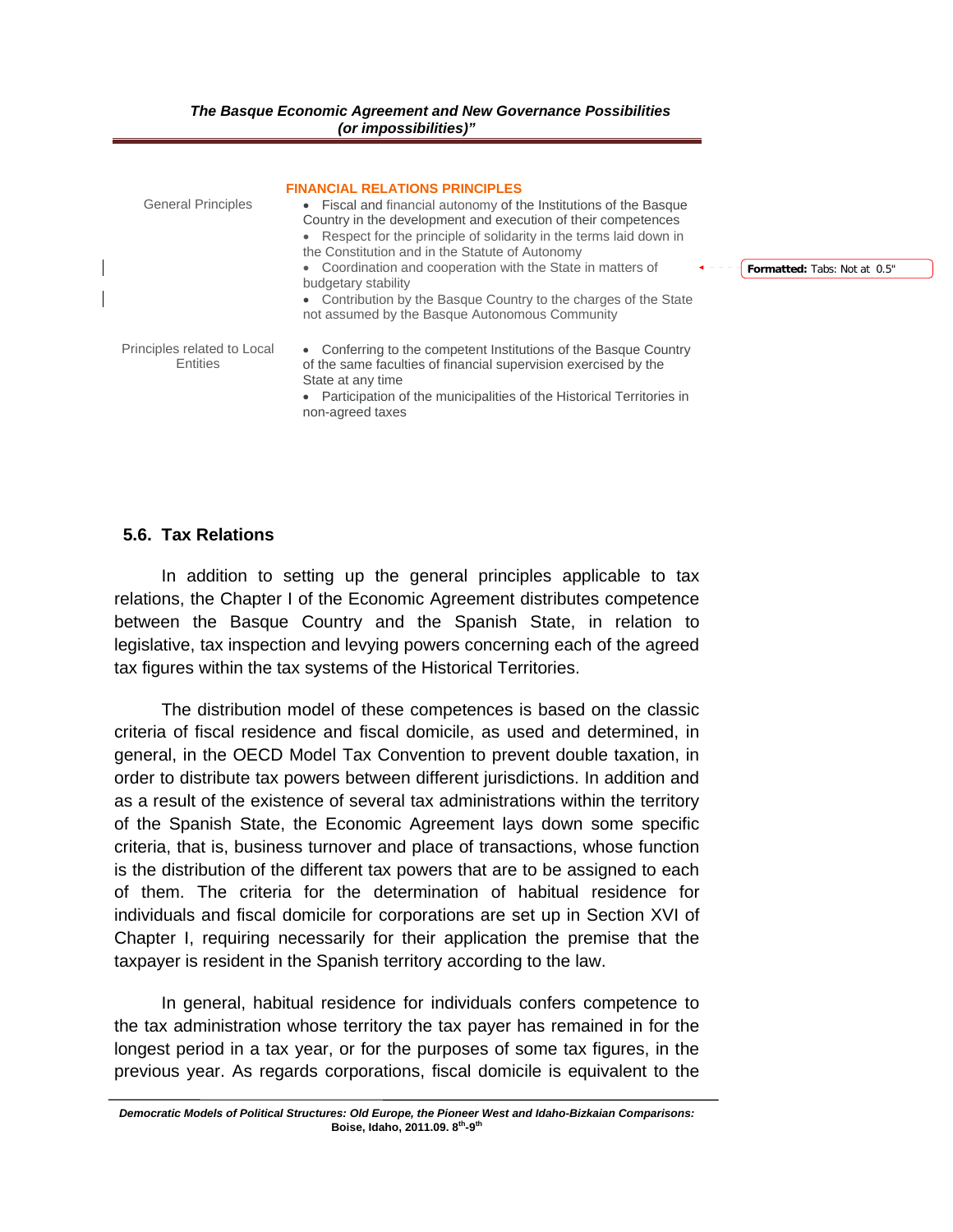registered office of the corporation provided that the administrative management and direction of the business is effectively centralized therein.

For the purposes of the Corporate Income Tax and of the Value Added Tax, the distribution of the tax burden is made in accordance with the quantified portion of the total business turnover that is performed in the territory of each tax administration. The Economic Agreement defines the total business turnover concept as "the total income, net of Value Added Tax and the equivalency surcharge, where applicable, obtained for supplies of goods and of services performed in the course of the taxable person's business or professional activity". In order to identify the operations which are understood to be performed in the Basque Country, the Economic Agreement sets some rules to determine the place of performance of the transactions or operations. The criteria to determine the habitual residence and the fiscal domicile are summarized in the chart "Habitual residence and fiscal domicile".

The rules for the placement of the transfers and operations in the Basque Country can be looked up in the chart "Determination of the place of transactions".

- Competences Distribution
- Agreed Taxes

### *5.6.1. Competences Distribution*

Taking into consideration the powers and capacities the Economic Agreement confers to the competent institutions of the Basque Country, the main classification of taxes is the one which distinguishes between "Agreed taxes subject to autonomous legislation" and "Agreed taxes subject to common legislation".

In the first group, we can find the taxes concerning which the Historical Territories have legislative capacity in order to design the main elements, which determine the tax burden derived from them. The Economic Agreement classifies all direct taxation figures, except for the Tax on Income of non-residents, the local taxes and some indirect taxation figures, i.e. Transfer Tax and Stamp Duties, in the group "Agreed taxes subject to autonomous legislation" whereas the rest of the tax figures are included in the group "Agreed taxes subject to common legislation"

**Field Code Changed**

**Field Code Changed**

*Democratic Models of Political Structures: Old Europe, the Pioneer West and Idaho-Bizkaian Comparisons:*  **Boise, Idaho, 2011.09. 8th-9th**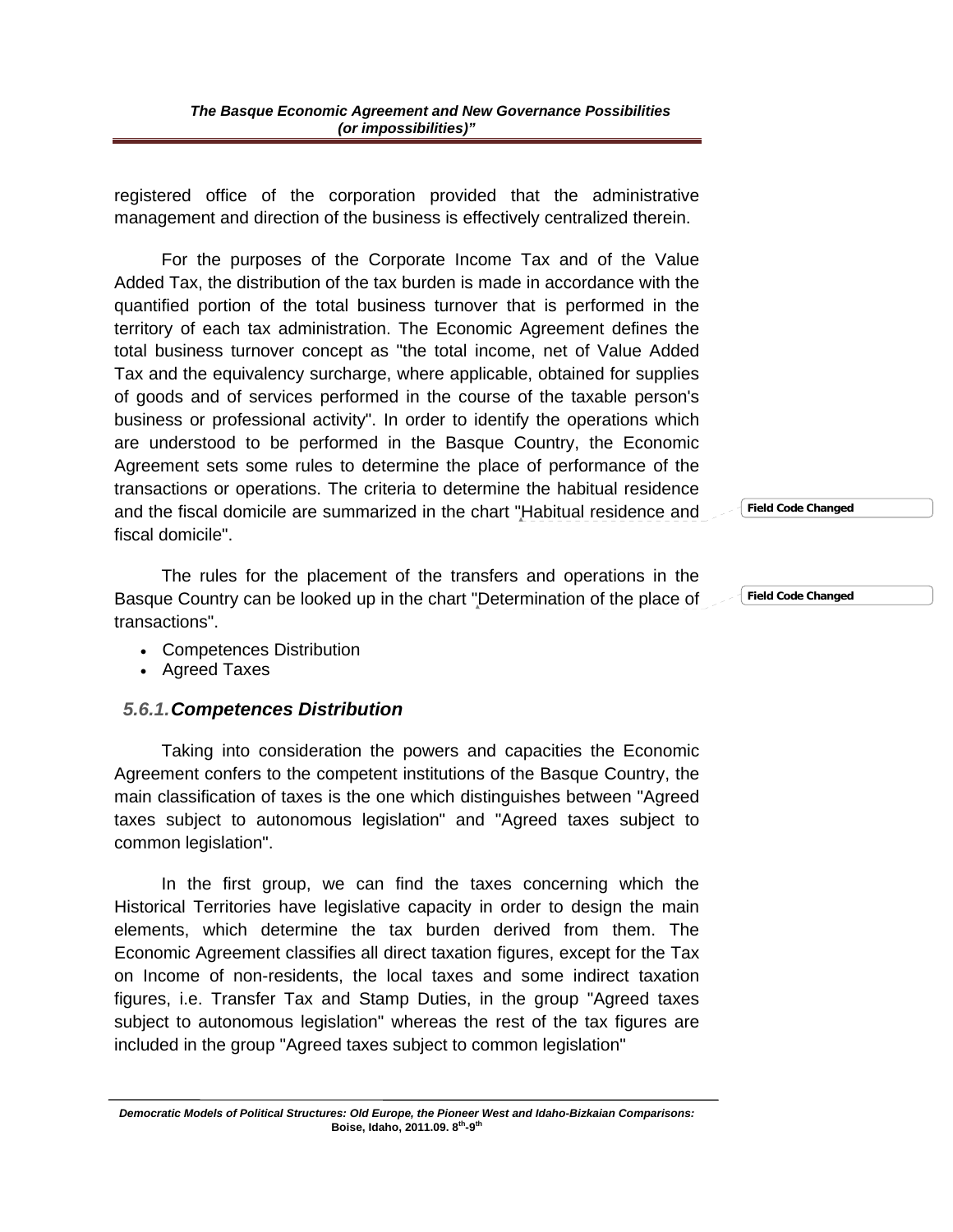In relation to the tax figures in the first group, the general rule is that the Historical Territories have full capacity for their establishment and regulation, although, concerning some tax figures, some limitations, when regulating certain elements of the tax figures, are imposed by the Economic Agreement. In relation to the tax figures in the second group, the general rule is the absence of capacity to legislate, being the Common Territory legislation the applicable one. The Basque institutions have only regulation capacity to set certain formal aspects of these tax figures (filing and payment forms and payment deadlines) and, in a few cases, certain limited regulation capacity.

Finally, the Economic Agreement also lays down the criteria to determine which administration is the competent for the taxpayers to comply with their obligations to provide tax information.

### **A. Chart of the agreed taxes and the tax capacities of the Basque Country institutions.**

Summary table of the tax administrations to be fulfilled before the obligations of information.

| <b>AGREED TAXES SUBJECT TO AUTONOMOUS</b><br><b>LEGISLATION</b>                                                                                                  |                                                                                                                                                                                                                        | <b>AGREED TAXES SUBJECT TO COMMON</b><br><b>LEGISLATION</b>          |                                                                                  |
|------------------------------------------------------------------------------------------------------------------------------------------------------------------|------------------------------------------------------------------------------------------------------------------------------------------------------------------------------------------------------------------------|----------------------------------------------------------------------|----------------------------------------------------------------------------------|
| <b>TAX FIGURE</b>                                                                                                                                                | <b>LIMITS</b>                                                                                                                                                                                                          |                                                                      | <b>LEGISLATIVE</b><br><b>CAPACITY</b>                                            |
| <b>Personal Income</b><br><b>Tax</b>                                                                                                                             | Rates applicable to:<br>• Withholding Tax on movable capital<br>• Withholding Tax on economic<br>activities                                                                                                            | Tax on Income of<br>non-residents                                    | <b>Taxation on permanent</b><br>establishments with<br>fiscal domicile in the BC |
| <b>Tax</b>                                                                                                                                                       | Rates applicable to Withholding Tax<br>on movable capital<br>Corporate Income . Defining corporate groups, dominant<br>companies, dependent companies,<br>degrees of control and internal<br>transactions of the group | <b>Value Added Tax</b><br>forms and payments                         |                                                                                  |
| <b>Wealth Tax</b>                                                                                                                                                | <b>Tax on Insurance</b><br><b>Premiums</b>                                                                                                                                                                             |                                                                      | <b>Filings and payment</b><br>forms and payments<br>deadlines                    |
| Inheritance and<br><b>Gift Tax</b>                                                                                                                               |                                                                                                                                                                                                                        | <b>Excise Duties</b>                                                 |                                                                                  |
| Company operations, bills of exchange<br><b>Transfer Tax and</b><br>and documents used in their stead or<br><b>Stamp Duty</b><br>serving the purposes of a draft |                                                                                                                                                                                                                        | <b>Excise Duties of</b><br><b>Manufacturing</b>                      | <b>Filings and payment</b><br>forms and payments<br>deadlines                    |
| <b>Gaming Duties</b><br>Taxable event and taxable person                                                                                                         |                                                                                                                                                                                                                        | <b>Excise Duty on</b><br><b>Certain Means of</b><br><b>Transport</b> | Increase the tax rate by<br>up to 15 per cent                                    |

### Legislative capacity in agreed taxes

*Democratic Models of Political Structures: Old Europe, the Pioneer West and Idaho-Bizkaian Comparisons:*  **Boise, Idaho, 2011.09. 8th-9th**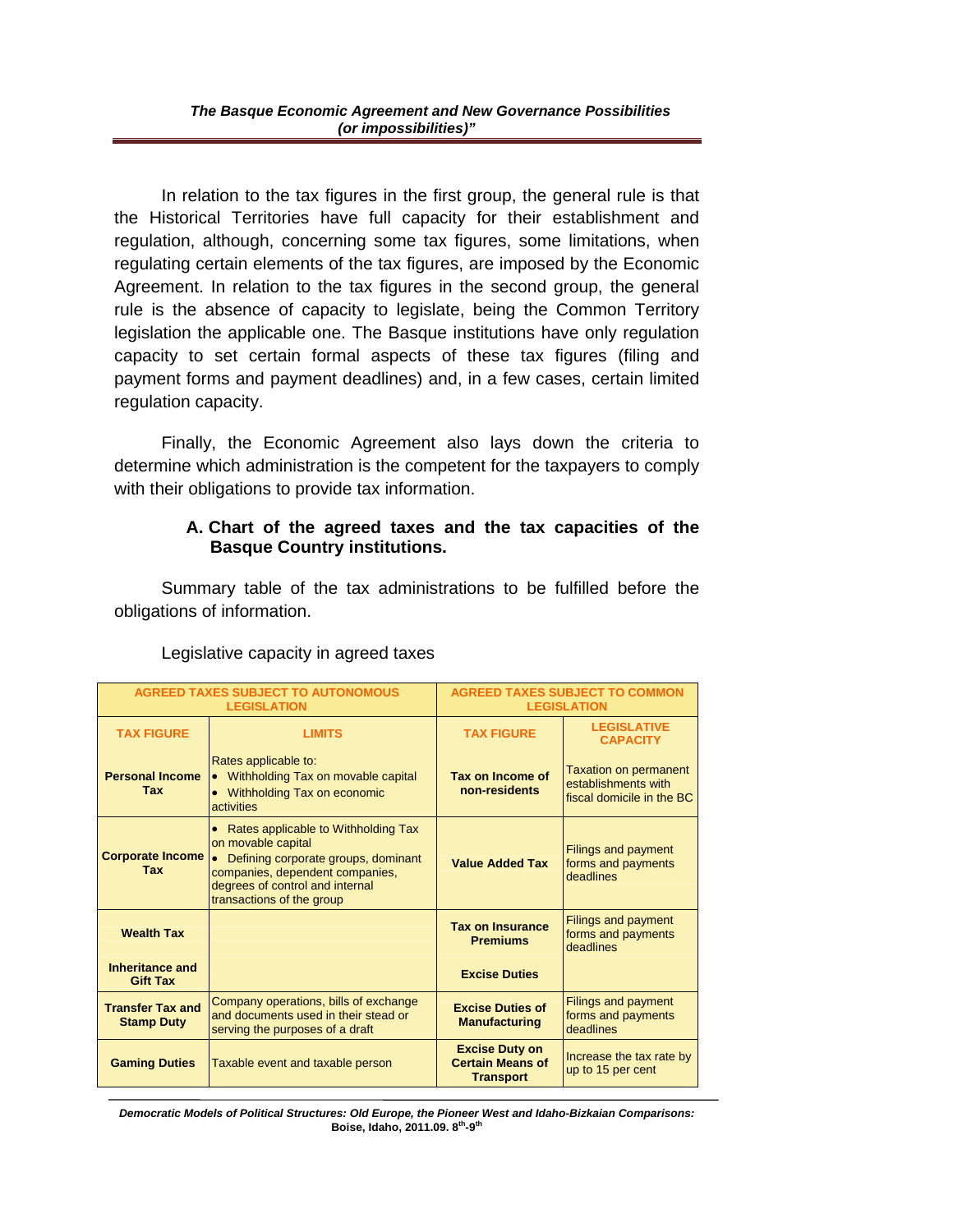#### *The Basque Economic Agreement and New Governance Possibilities (or impossibilities)"*

| <b>Local Taxes</b>                                              |                                                                                                                                                                                                                                                                   | <b>Excise Duty on Coal   forms and payments</b>             | <b>Filings and payment</b><br>deadlines                                                                        |
|-----------------------------------------------------------------|-------------------------------------------------------------------------------------------------------------------------------------------------------------------------------------------------------------------------------------------------------------------|-------------------------------------------------------------|----------------------------------------------------------------------------------------------------------------|
| Tax on Immovable<br><b>Property</b>                             |                                                                                                                                                                                                                                                                   | <b>Tax on Retail Sale of</b><br><b>Certain Mineral Oils</b> | Establishment of the tax<br>rate within the limits in<br>force at any given time<br>in the Common<br>Territory |
| <b>Tax on Business</b><br>and Professional<br><b>Activities</b> |                                                                                                                                                                                                                                                                   |                                                             |                                                                                                                |
| <b>Motor Vehicle Tax</b>                                        |                                                                                                                                                                                                                                                                   |                                                             |                                                                                                                |
| <b>Other municipal</b><br>taxes                                 | Attention to the general structure<br>established for the common regime<br>Non establishment of indirect taxes<br>other than those of the common regime,<br>the revenues from which might be<br>transferred outside the territory of the<br><b>Basque Country</b> |                                                             |                                                                                                                |

#### **B. Chart summarizing the competent tax administration for the compliance of the tax information obligations**

| Obligations to provide tax information |  |  |  |
|----------------------------------------|--|--|--|
|----------------------------------------|--|--|--|

| <b>TAX INFORMATION OBLIGATION</b>                                                                                                                                                                                       |                                        | <b>ADMINISTRATION TO WHICH PROVIDE THE TAX</b><br><b>INFORMATION</b>                                                                                                                                                                                                                                                                                                                                                    |
|-------------------------------------------------------------------------------------------------------------------------------------------------------------------------------------------------------------------------|----------------------------------------|-------------------------------------------------------------------------------------------------------------------------------------------------------------------------------------------------------------------------------------------------------------------------------------------------------------------------------------------------------------------------------------------------------------------------|
| <b>SUMMARIES OF WITHHOLDING TAXES</b>                                                                                                                                                                                   |                                        |                                                                                                                                                                                                                                                                                                                                                                                                                         |
|                                                                                                                                                                                                                         | <b>AND ESTIMATED TAXES</b>             |                                                                                                                                                                                                                                                                                                                                                                                                                         |
| <b>General Criterion</b>                                                                                                                                                                                                |                                        | Competent administration for the exaction and levying                                                                                                                                                                                                                                                                                                                                                                   |
| Entities that are depositaries or administrators<br>of income on assets                                                                                                                                                 |                                        | Competent administration for verification and investigation<br>of the entities                                                                                                                                                                                                                                                                                                                                          |
| <b>Entities liable to</b><br><b>Remunerations</b><br>received by company<br>payment of the<br>chairpersons and<br><b>Corporate Income</b><br>members of boards of<br>Tax levied by the<br>State and by the<br>directors |                                        | Competent administrations for the exaction and levying                                                                                                                                                                                                                                                                                                                                                                  |
| <b>Historical</b><br><b>Territories</b>                                                                                                                                                                                 | Withholdings on<br>income from capital | Competent administrations for the exaction and levying                                                                                                                                                                                                                                                                                                                                                                  |
| <b>GENERAL TAX INFORMATION</b>                                                                                                                                                                                          |                                        |                                                                                                                                                                                                                                                                                                                                                                                                                         |
| <b>OBLIGATIONS</b>                                                                                                                                                                                                      |                                        |                                                                                                                                                                                                                                                                                                                                                                                                                         |
| Taxpayers engaged in business and<br>professional activities                                                                                                                                                            |                                        | Competent administration for the verification and<br>investigation of the taxpayer                                                                                                                                                                                                                                                                                                                                      |
| Taxpayers not engaged in business and<br>professional activities                                                                                                                                                        |                                        | Administration of the fiscal domicile of the taxpayer                                                                                                                                                                                                                                                                                                                                                                   |
| <b>CENSUS TAX INFORMATION</b><br><b>OBLIGATIONS</b>                                                                                                                                                                     |                                        | To be submitted to the following administrations:<br>Administration of the fiscal domicile of the taxpayer, and<br>$\bullet$<br>• Administration where the taxpayer shall submit one of<br>the following tax returns:<br>Tax return for withholdings and payments on account<br>$\bullet$<br><b>Corporation Tax return</b><br>$\bullet$<br>Value Added Tax return<br><b>Business and Professional Activities return</b> |
| <b>VALUE ADDED TAX INFORMATION</b>                                                                                                                                                                                      |                                        |                                                                                                                                                                                                                                                                                                                                                                                                                         |

*Democratic Models of Political Structures: Old Europe, the Pioneer West and Idaho-Bizkaian Comparisons:*  **Boise, Idaho, 2011.09. 8th-9th**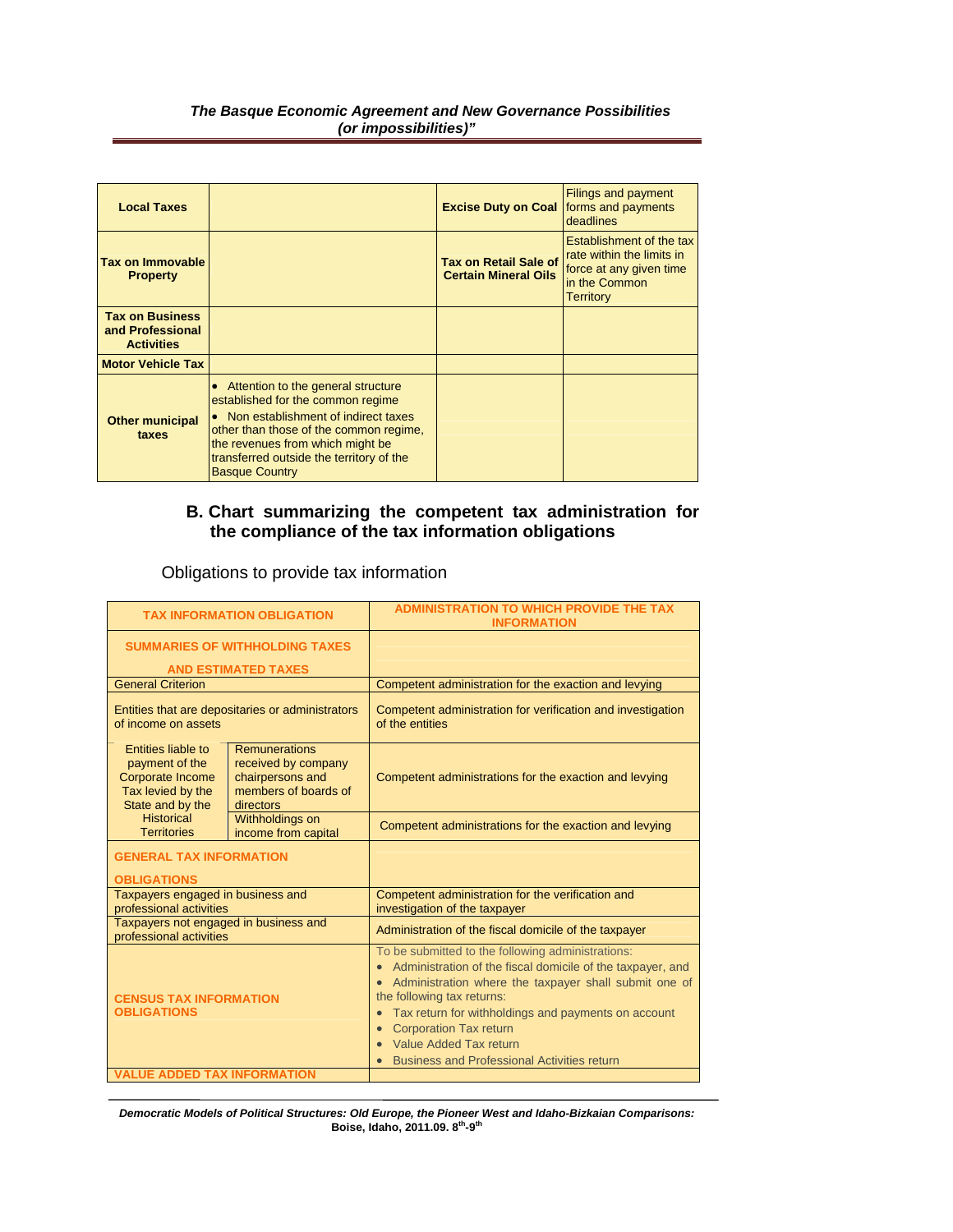| <b>OBLIGATIONS</b>                                        |                                                             |
|-----------------------------------------------------------|-------------------------------------------------------------|
| Recapitulative statements of intra-community              | Competent administration for the verification and           |
| supplies and acquisitions                                 | investigation of the taxpayer                               |
| Obligations of the dominant entity in Entity<br>Groupings | Administrations of the territories where the Group operates |

## *5.6.2. Agreed Taxes*

For each of the tax agreed figures, the Economic Agreement lays down the criteria by virtue of which the legislative, inspection and levying competences are distributed. In addition, the Economic Agreement sets the rules required to distribute the competences concerning specific, formal or material, issues in relation to each tax figure.

The Economic Agreement regime guarantees a comprehensive tax system, with the exception of the competences the Agreement confers exclusively on the State. In order to do so, the Second Additional Provision of the Agreement states that in the event of a reform of the State tax legal system affecting the taxes object of agreement, or an alteration in the distribution of the regulatory competences affecting the scope of indirect taxation, or new tax figures or payments on account, both Administrations shall by mutual agreement proceed to adapt the Economic Agreement to any modifications made in the aforementioned legal system. This provision guarantees that the agreed tax regime is anytime adapted to the actual situation and structure of the tax system in force in the State and justifies the harmonisation rule imposed on the Historical Territories at the time to establish their tax regime that obliges them to regard for the general taxation structure of the State.

Below you can find a chart of each of the agreed taxes, summarising the allocating factors for the legislation, inspection and levying capacities.

- Individuals Direct Taxation
- Corporate Income Tax
- Withholding Taxes and Estimated Taxes
- Tax on Income of non-residents
- Value Added Tax
- Transfer Tax and Stamp Duty
- Excise Duties and Tax on retail sales of certain mineral oils
- Tax on Insurance Premiums
- Gaming Duties, Fees and Local Taxes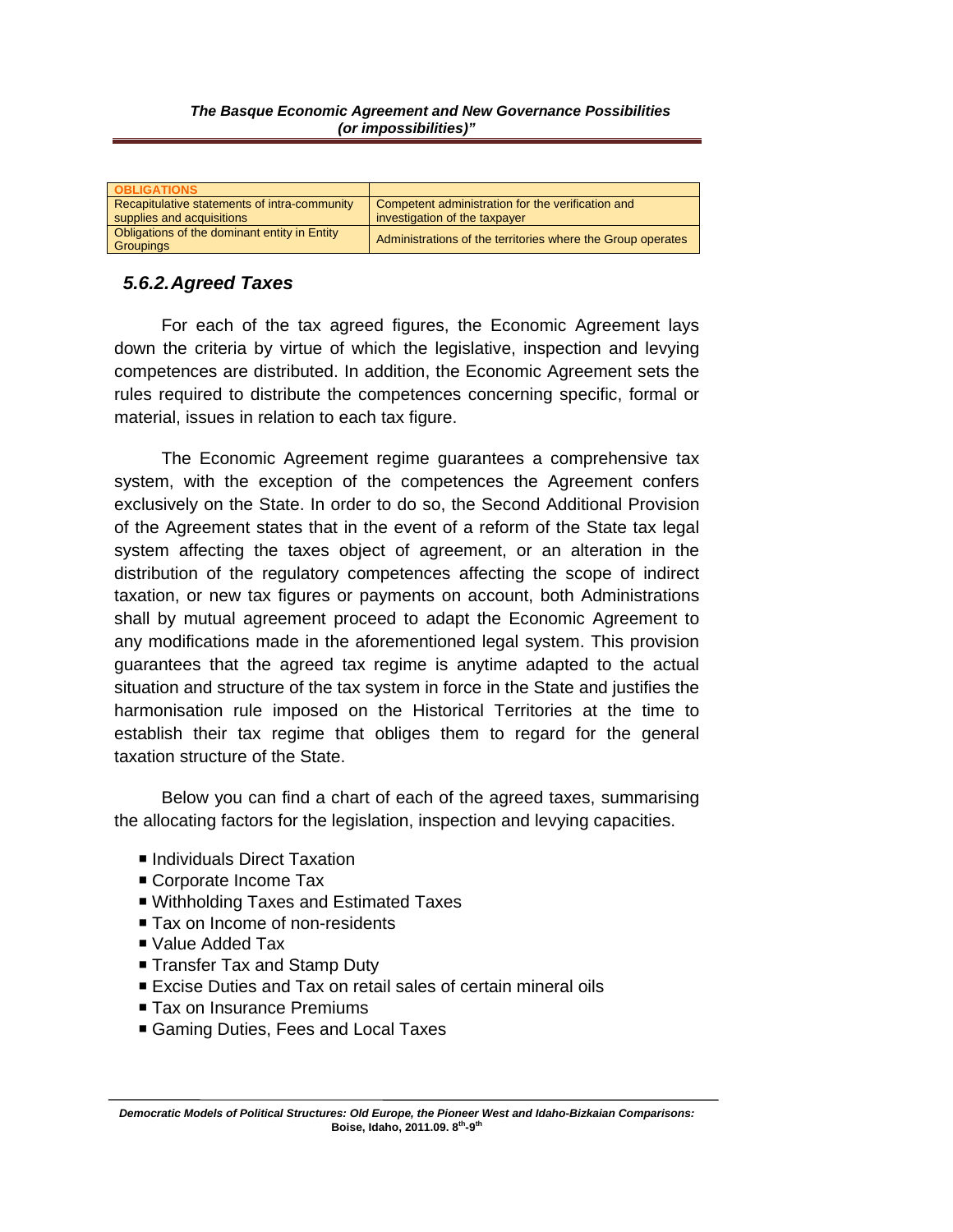### **5.7. Financial Relations**

## *5.7.1. Financial relations general framework*

The Economic Agreement is the traditional system by virtue of which tax and financial relations between the Basque Country and the Spanish State are settled, as laid down in paragraph 1 of article 41 of the Basque Autonomy Statute

The Economic Agreement currently in force settles the tax relations in Chapter I and the financial relations in Chapter II, first, laying down the general rules applicable to them and, second, establishing the methodology for determining the Quota, which, together with the agreed taxes, are the crux of the financial system of the Basque Country.

### **A. General rules**

First of all, Section 1 of Chapter II, sets the general principles, which shall govern financial relations between the State and the Basque Country, pointing out the following ones:

1. Fiscal and financial autonomy of the Institutions of the Basque Country in the development and execution of its competences.

2. Respect for the principle of solidarity in the terms laid down in the Constitution Article 2 of the Spanish Constitution of 1978 states that: "The Constitution... recognizes and guarantees the right to self-government of the nationalities and regions of which it is composed and the solidarity among them all". In addition the State guarantees, by virtue of article 138 "...the effective implementation of the principle of solidarity proclaimed in section 2 of the Constitution..." Moreover article 156 states that: "The Self-governing Communities shall enjoy financial autonomy for the development and exercise of their powers, in conformity with the principles of coordination with the State Treasury and solidarity among all Spaniards.". Finally, article 158 sets that: "With the aim of redressing interterritorial economic imbalances and implementing the principle of solidarity, a compensation fund shall be set up for investment expenditure, the resources of which shall be distributed by the Cortes Generales among the Self-governing Communities and Territories, as the case may be." and in the Statute of Autonomy Solidarity is one of the principles to which the application of the

*Democratic Models of Political Structures: Old Europe, the Pioneer West and Idaho-Bizkaian Comparisons:*  **Boise, Idaho, 2011.09. 8th-9th**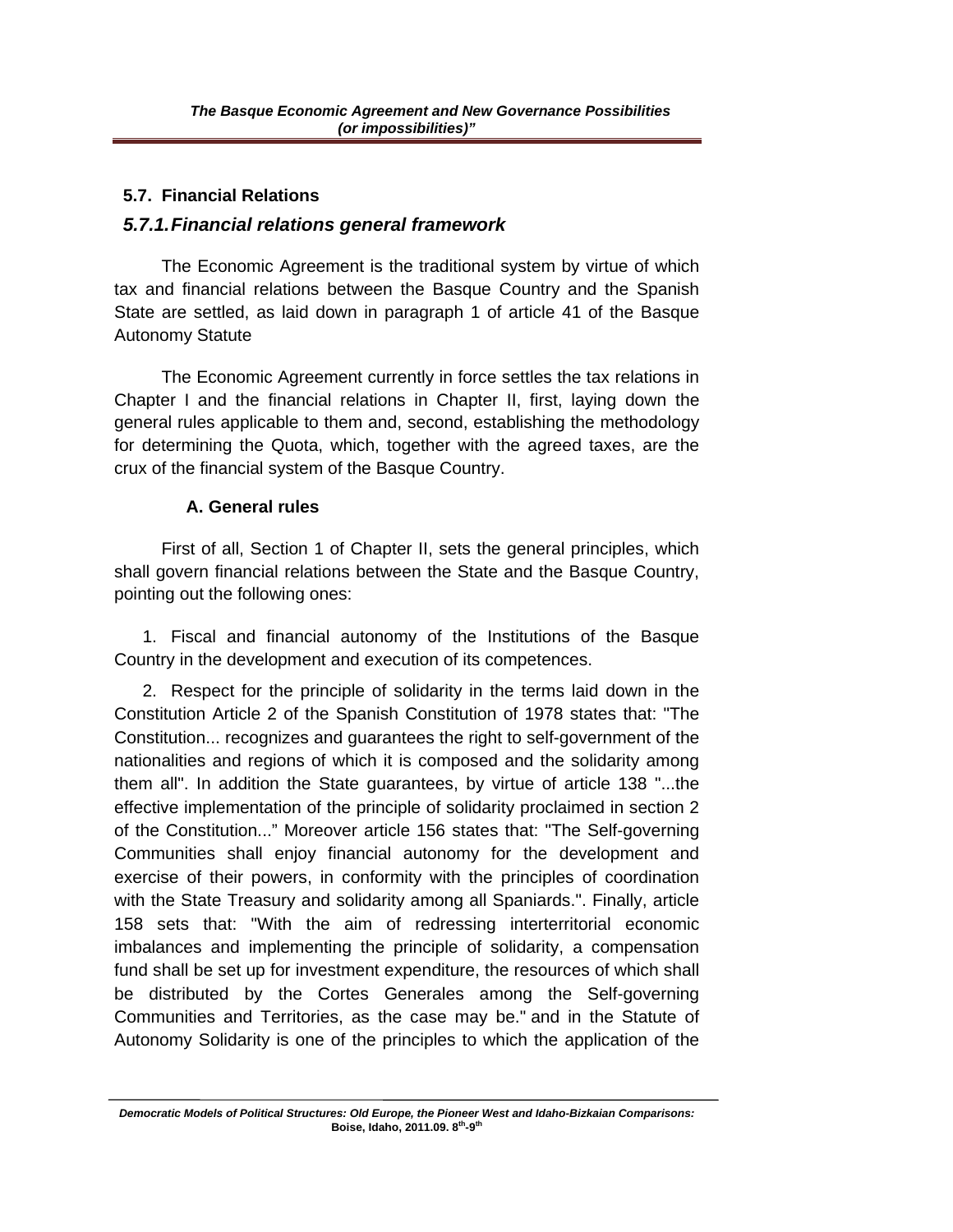Economic Agreement shall be adapted, as stated in paragraph 2 of article 41.2 of the Statute of Autonomy of Euskadi.

3. Coordination and cooperation with the State in matters of budgetary stability.

4. Contribution by the Basque Country to charges of the State not assumed by the Basque Autonomous Community (quota), as determined by the current Economic Agreement.

5. In addition to the abovementioned principles, there are two others applicable to the local entities or municipalities of the Basque Country. One of them affects their autonomy level and the other their participation in the State collection of non-agreed taxes:

6. The faculties of financial supervision exercised by the State at any time in matters concerning municipalities shall correspond to the competent Institutions of the Basque Country, without this being construed to mean, in any way whatsoever, that the Basque Municipalities shall have a lower level of autonomy than that enjoyed by those under the common regime.

7. In cases of indirect contribution of the State through a participation in revenues from taxes not covered by the Economic Agreement, the Territorial Governments of the Historical Territories shall distribute the amounts which, pursuant to the general apportionment rules, correspond to the Municipalities in their respective Historical Territory.

As well as the enumeration of the mentioned principles, Section 1 of Chapter II, articles 49 and 50 of the Economic Agreement, lays down the legal definition of the Quota, its periodicity and its updating conditions and establishes the obligation to approve a law to determine the methodology to be used in setting the quota every five years, the quantification of the Quota for the first year of the five-year period and the updating system for each of the years following the first.

# **B. Methodology for determining the Quota**

Section II of Chapter II of the Economic Agreement settles the basic principles of the methodology to determine the Quota. Therefore, it specifies the charges of the State which shall be regarded as non-assumed by the Autonomous Community, sets the mechanism in order to improve the system for estimating the public revenue from direct taxation, from the Value Added Tax and from Excise Duties attributable to the Basque Country.

*Democratic Models of Political Structures: Old Europe, the Pioneer West and Idaho-Bizkaian Comparisons:*  **Boise, Idaho, 2011.09. 8th-9th**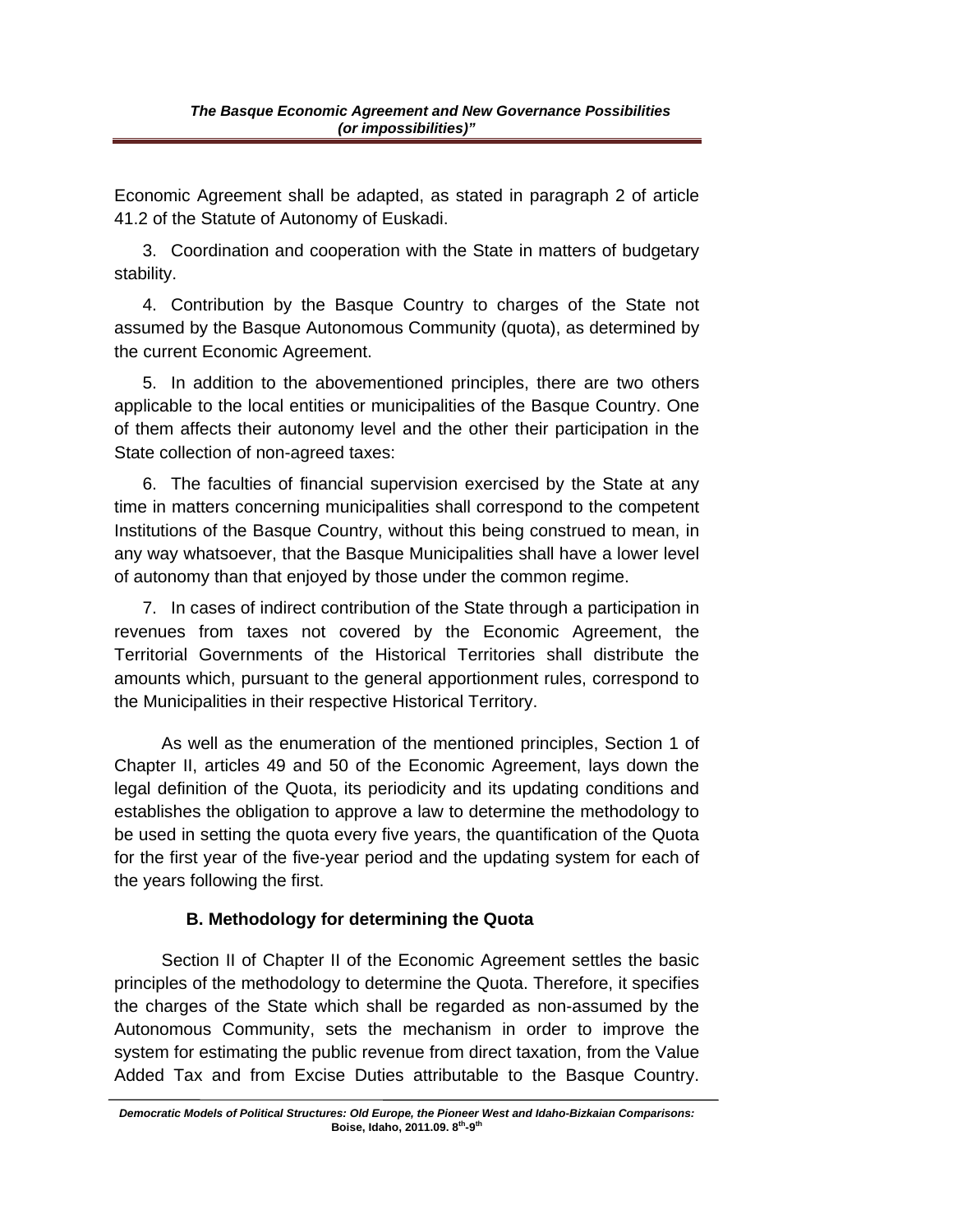Moreover, it fixes the amounts to be subtracted from the quota for compensation purposes and determines the rates to be applicable in order to make the attributions.

Finally, this Section regulates several aspects related the payment of the Quota, such as the effects on the quota due to variations in transferred competences, the provisional and final settlements of the annual quota and the instalments for payments.

As mentioned, the Economic Agreement sets the approval, subject to the prior agreement of the Joint Committee on the Economic Agreement, of a five-year period law in order to determine the methodology to be used in setting the quota, setting the quota for the first year, basis of the five-year period, and the formulas to update the quotas in each of the years following the first. The law currently in force is the 29/2007 Law, October 25, which approves the methodology to determine the Quota of the Basque Country for the five- year period 2007-2011.

## **C. The Quota Concept**

The legal definition of the Quota is laid down in article 49 of the Economic Agreement, which literally reproduces the contents of letter d), paragraph 2, and article 41 of the Statute of Autonomy of Euskadi.

*The contribution of the Basque Country to the State shall consist of*  an overall quota, comprising the quotas from each of the Historical *Territories, as the Basque Country's share of all the charges of the State not assumed by the Autonomous Community of the Basque Country.*

Not only are the competences of the Basque Country relevant in terms of quantity and quality but the exclusive competences of the State are of great relevance as well. Since the Economic Agreement assigns most of the capacity to obtain income to the Basque country but not the whole of the expense competences to be executed, there is an unbalance in the financing of the different levels of administration involved. The Quota is the mechanism which equalizes the negative balance of the State, caused by the legal finance framework laid down in the Statute of Autonomy of the Basque Country and in the Economic Agreement, which assigns a broad tax capacity to the Basque Country.

**Field Code Changed**

*Democratic Models of Political Structures: Old Europe, the Pioneer West and Idaho-Bizkaian Comparisons:*  **Boise, Idaho, 2011.09. 8th-9th**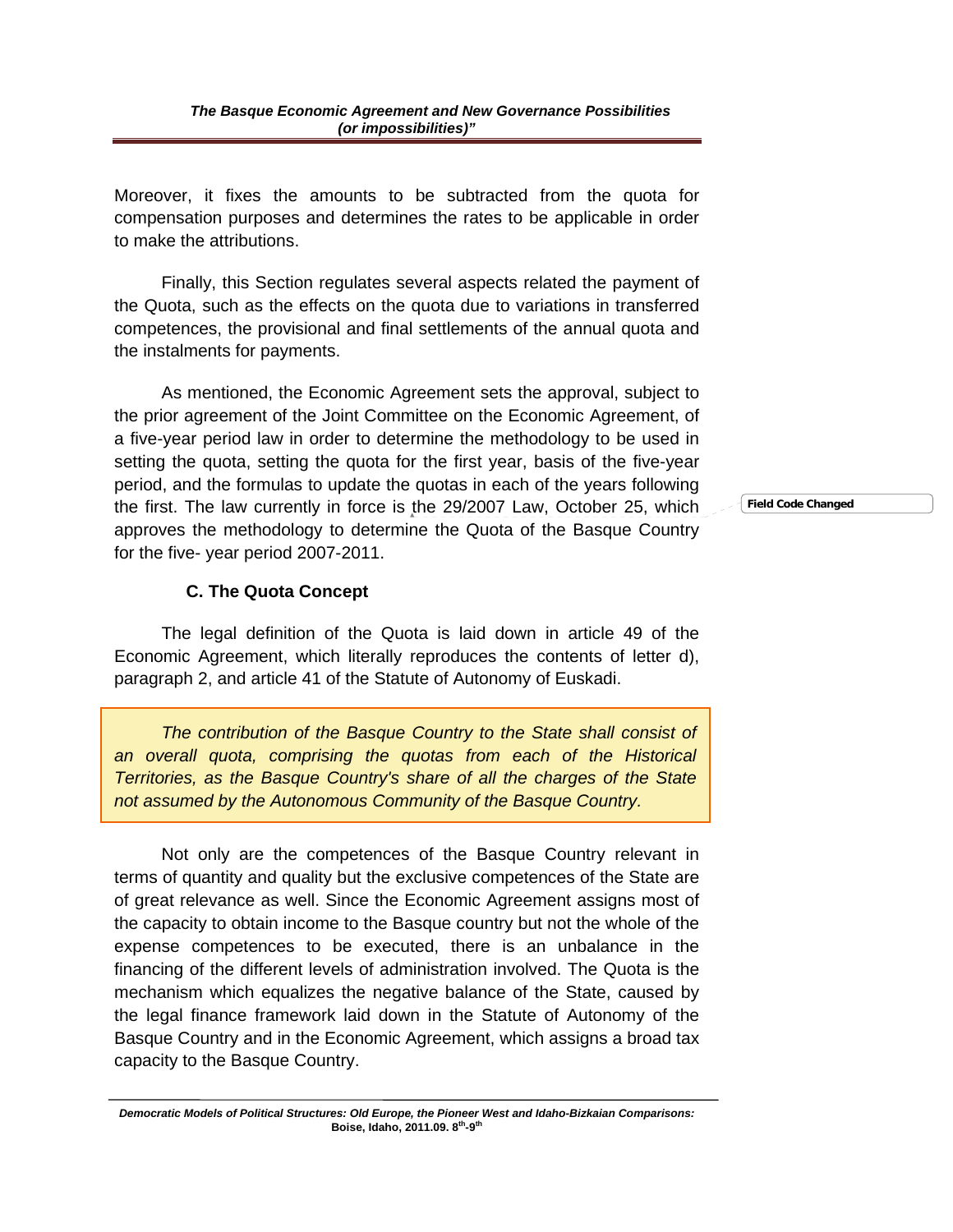The Quota is just the variable which equalizes this unbalance, that is, the payment the Basque Country makes to the central Government in order to finance the competences the State executes.

These capacities are known as **non-assumed competences** (by the Autonomous Community). Some of this expenditure is made out of its territory (for instance, the funding of the Royal Household, the Central Institutions of the State, the Congress, the Senate, the Army, Foreign Affairs or the contribution to the European Union). Some other expenses, which are the exception, are made in the territory of the Basque Country (for instance, expenses in ports and airports of general interest or in the High Speed Train or AVE).

In addition, most of the taxes are collected by the Historical Territories of the Basque Country (agreed taxes). However, the Central Government obtains some income, which for the purposes of the Quota, is known as **non-agreed income** (dividends from the *Banco de España*, transfers from de European Union, sales of real invest and so on) which are to be attributed to the residents in the Basque Country. The non-agreed income shall be subtracted, therefore, from the amount the Central State expends yearly in non-assumed competences.

Finally, the Central Government doesn't finance its expenses only with tax income or with any other non tax revenue. In fact, some of them are paid with deficit, that is, the State´s delay for the future the payment of the incurred expenses. Deficit is another of the categories within the non-agreed income group, with the peculiarity that this item is not accounted in the State's budget, Chapter 9, as it is calculated by the mere difference between the total expenditure allocated in the State General Budget and the addition of the income allocated in Chapters 1 to 8.

With these subtractions, the Quota is, ultimately defined as:

### **THEORETHICAL QUOTA CONCEPT**

**QUOTA** = Expenditure of the Central Government in non-assumed charges by the ACBC

- Non-agreed revenue of the Central Government
- Central Government deficit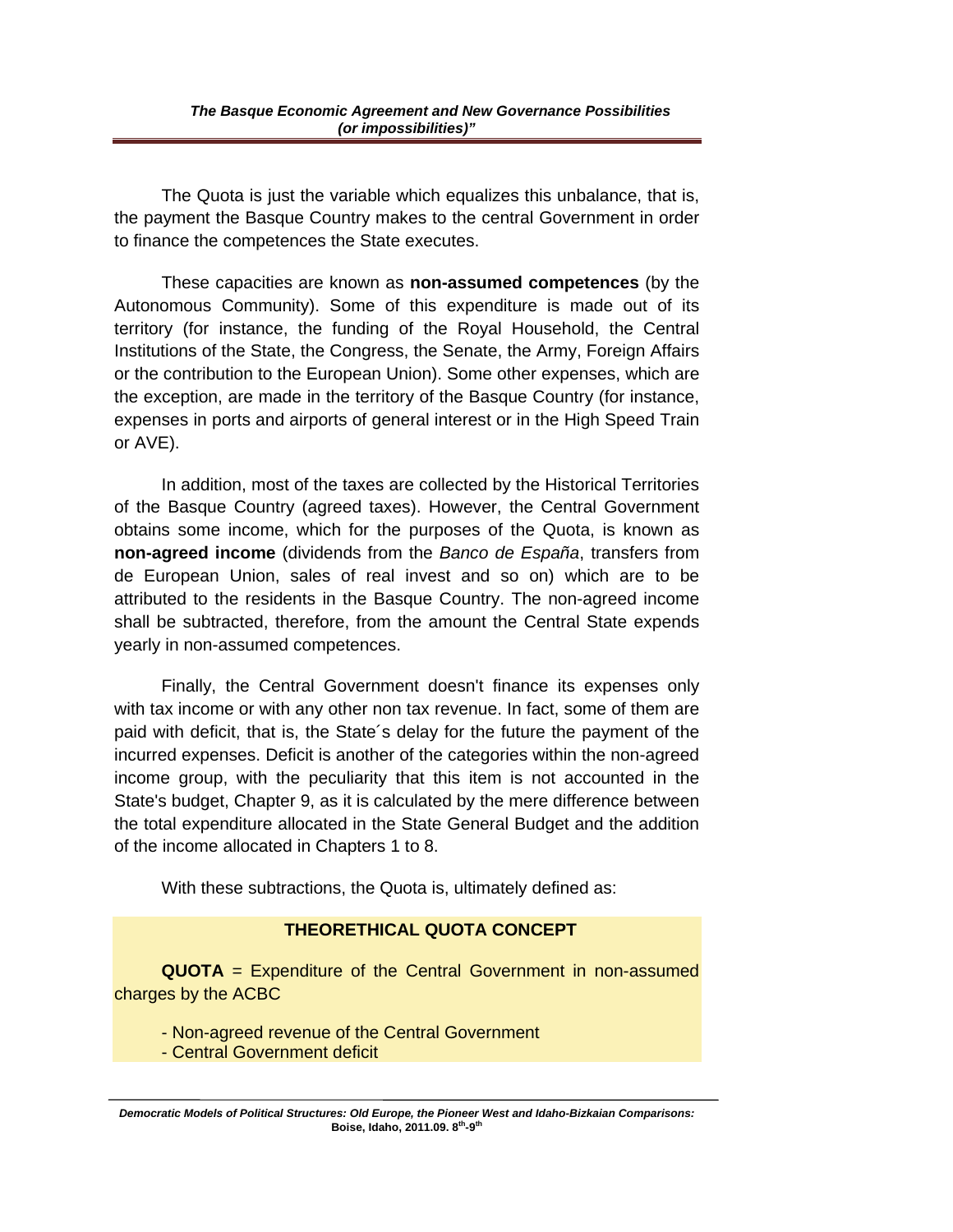= Expenditure imputable to the ACBC in non-assumed charges (NAC)

- Non-agreed revenue imputable to the ACBC (NAR)

- Deficit imputable to the ACBC (D)

The assignment of the Central Government expenditure and income to the Basque Country is made using an imputation method. It measures the value of the variable for all Spain and imputes a fixed percentage of the total value (as indicator of the benefit) to the Basque Country. This system is used to estimate non-agreed expenditure as well as non-agreed income and the part of deficit imputable to the Basque Country. The Economic Agreement sets that the percentage attributed to the Basque Country in order to finance the non-assumed charges, known as the **attribution rate** or **imputation index (i)**, which must be basically fixed in accordance with the income of the Historical Territories relative to the total of the State.

In short, the Quota is the result of the application of the following formula:

**QUOTA** *= (NAC - NAR - D).i*

being,

**NAC** = the value of the non-assumed charges as accounted in the General Budget of the State

**NAR** = the value of the non-assumed revenue as accounted in the General Budget of the State

**D** = Deficit derived from the General Budget of the State

**i** = Imputation or attribution index

If you would like to get into the practical methodology for determining the Quota in depth, press the following link: Methodology for determining the Quota.

**Field Code Changed**

#### *5.7.2. The Economic Agreement Financing System*

The Economic Agreement regime, from the approach of the tax federalism theory, is just another of the existing decentralization models, among the increasing and numerous ones currently in force in the international context. In particular, it is part of the Spanish model of

*Democratic Models of Political Structures: Old Europe, the Pioneer West and Idaho-Bizkaian Comparisons:*  **Boise, Idaho, 2011.09. 8th-9th**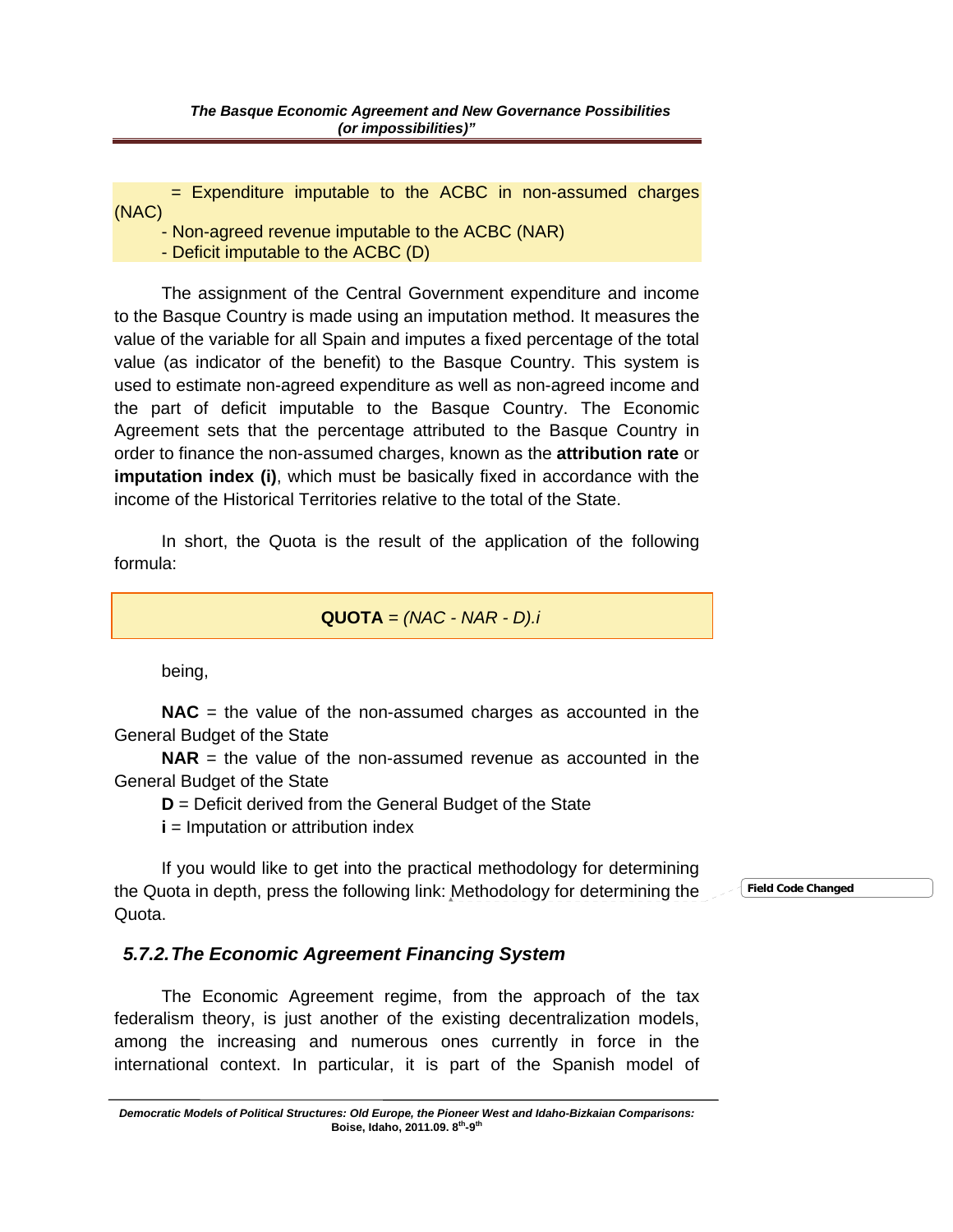"asymmetric federalism", sharing this framework with the Navarrese Convention and the Common Territory financing system.

The Agreement system has several features that make it unique in Comparative Law. Its particularity lies in the fact that it entitles the Basque Country the whole of the income from its own tax system and with this income it shall pay for the whole of its expenses competences and shall contribute to finance the expenses derived form the general competences of the Spanish State. In addition, it confers the competent institutions of their Historical Territories (General Assemblies) the capacity to amend the Economic Agreement, in accordance with the preferences of the politicians who are in charge of the government at the moment and who, therefore, account for such decisions in front of all citizens.

The Economic Agreement puts the Treasuries of the Basque Country in a status close to the one of the Treasuries of Member States in the European Union, in the sense that they only differ from the latter in the lack of competences concerning Custom income and in the absence of capacity to adapt their legislation the harmonized indirect taxation (VAT and Excise Duties)

From the point of view of regional financing systems, the Economic Agreement regime is based on different monetary transfers between the Spanish State and the Basque Country, in order to:

- On the one hand, guarantee the effective availability for the Basque Country of the attributed income.
- On the other hand, fix the participation of the Basque Country in financing the general competences the State executes.

Both targets are achieved through two main financial flows: the Quota and the Tax Adjustments.

## **5.8. Committees**

Chapter III of the Economic Agreement, titled "*Economic Agreement Committees and Board of Arbitration of the Economic Agreement*", lays down the regulation of the administrative organs in charge of solving any issue related to the application of the Economic Agreement, stating the set up of three different committees: the Joint Committee on the Economic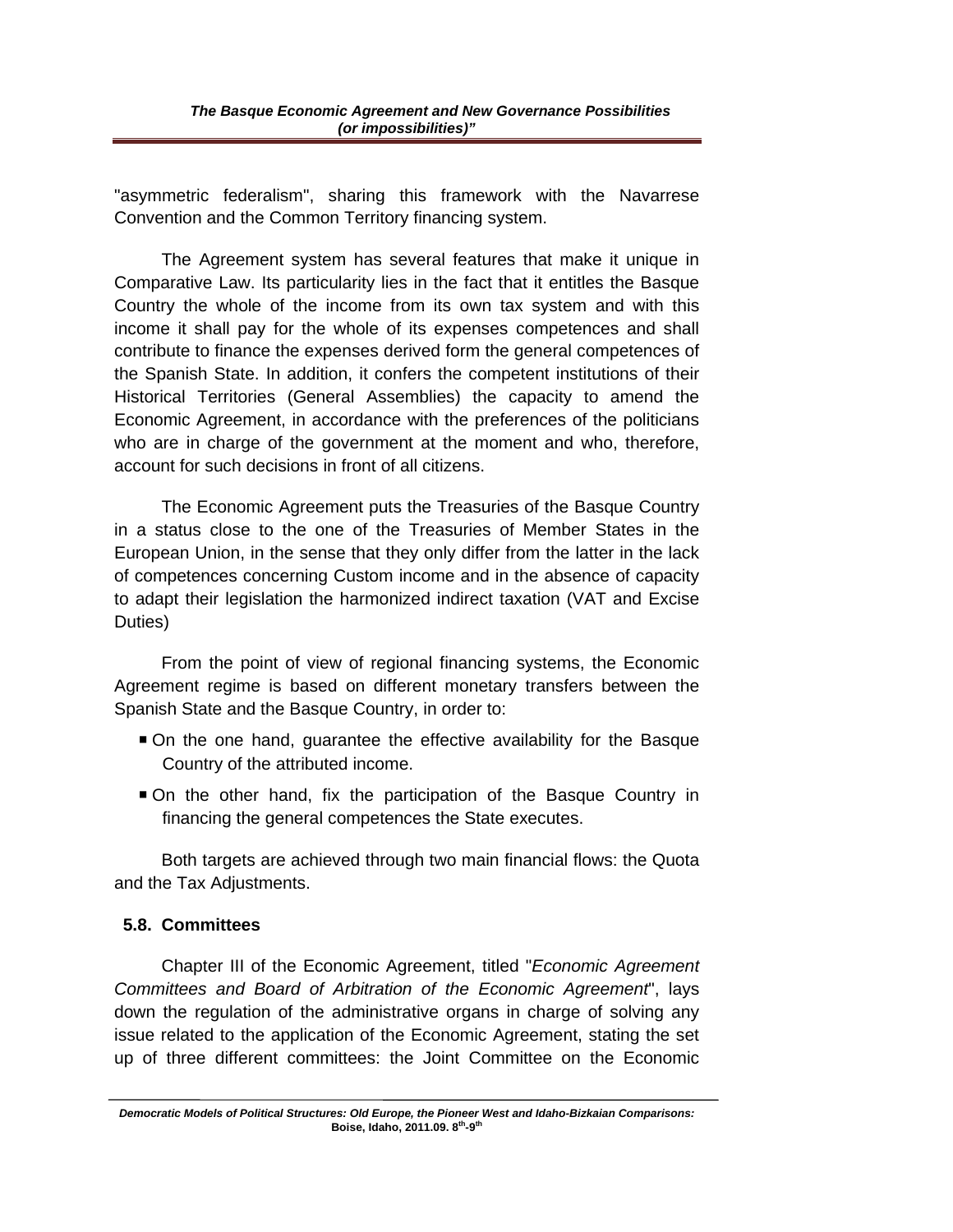Agreement, the Legal Coordination and Evaluation Committee and the Board of Arbitration of the Economic Agreement.

Due to the negotiation process which underlies in the relations deriving from the Economic Agreement, the Joint Committee and the Legal Coordination and Evaluation Committee, made up of representatives of both administrations, the State's one and the Basque one, have an equal composition, whereas the Board of Arbitration, due to its features and competences, is made up of three members appointed by experts of renown professional prestige with broad experience in tax and finance matters.

- The Joint Committee on the Economic Agreement
- The Law Coordination and Evaluation Committee
- The Board of Arbitration of the Economic

| <b>Commitee</b>    | <b>JOINT COMMITTEE</b><br><b>ON THE ECONOMIC</b><br><b>AGREEMENT</b>                                                                                                                                                                                                                                                                                                                                                                                   |                                                                  | <b>LAW COORDINATION AND</b><br><b>EVALUATION COMMITTEE</b>                                                                                                                                                                                                                                                                                                                                                                                                                                                                                                                                                                                                                                |                                                                  | <b>BOARD OF</b><br><b>ARBITRATION OF THE</b><br><b>ECONOMIC AGREEMENT</b>                                                                                                                                                                                                                                                                                                                                                                                                                                                                                      |
|--------------------|--------------------------------------------------------------------------------------------------------------------------------------------------------------------------------------------------------------------------------------------------------------------------------------------------------------------------------------------------------------------------------------------------------------------------------------------------------|------------------------------------------------------------------|-------------------------------------------------------------------------------------------------------------------------------------------------------------------------------------------------------------------------------------------------------------------------------------------------------------------------------------------------------------------------------------------------------------------------------------------------------------------------------------------------------------------------------------------------------------------------------------------------------------------------------------------------------------------------------------------|------------------------------------------------------------------|----------------------------------------------------------------------------------------------------------------------------------------------------------------------------------------------------------------------------------------------------------------------------------------------------------------------------------------------------------------------------------------------------------------------------------------------------------------------------------------------------------------------------------------------------------------|
|                    | 12 members                                                                                                                                                                                                                                                                                                                                                                                                                                             |                                                                  | 8 members                                                                                                                                                                                                                                                                                                                                                                                                                                                                                                                                                                                                                                                                                 |                                                                  | 3 members                                                                                                                                                                                                                                                                                                                                                                                                                                                                                                                                                      |
| <b>Composition</b> | Central<br>State: 6                                                                                                                                                                                                                                                                                                                                                                                                                                    | <b>Basque</b><br>Government: 3<br>Foral<br><b>Deputations: 3</b> | Central<br>State: 4                                                                                                                                                                                                                                                                                                                                                                                                                                                                                                                                                                                                                                                                       | <b>Basque</b><br>Government: 1<br><b>Foral Deputations:</b><br>3 | Appointed by the Minister<br>and the Counsellor among<br>renown professional<br>experts                                                                                                                                                                                                                                                                                                                                                                                                                                                                        |
| <b>Agreement</b>   | <b>Unanimity</b>                                                                                                                                                                                                                                                                                                                                                                                                                                       |                                                                  | Majority                                                                                                                                                                                                                                                                                                                                                                                                                                                                                                                                                                                                                                                                                  |                                                                  | Majority                                                                                                                                                                                                                                                                                                                                                                                                                                                                                                                                                       |
| <b>Functions</b>   | To Agree on:<br>• Modifications to the<br><b>Economic Agreement</b><br>• Coordination and<br>cooperation<br>commitments in matters<br>of budgetary stability.<br>• The methodology to<br>be used in setting the<br>Quota for each five year<br>period.<br>• The system and<br>appointment of the<br>members of the Board<br>of Arbitration of the<br>Economic Agreement,<br>and on operation, notice<br>and details of meetings,<br>and the system for |                                                                  | • Evaluate the adaptation of<br>the tax legislation to the<br>Economic Agreement prior to<br>the publication<br>• Resolve any consultations<br>put forward on the application of the Administration of any<br>points of connection laid down<br>in the present Economic<br>Agreement.<br>• Make whatever studies<br>deemed necessary for the<br>adequate structural and<br>functional organisation of the<br>autonomous regime within the<br>fiscal framework of the State.<br>• Provide the competent<br>Administrations with uniform<br>action criteria, computer plans<br>and programmes, and to<br>organise the instruments,<br>resources, procedures or<br>methods for the effective |                                                                  | • Resolve all disputes<br>arising between the<br><b>Administration of the State</b><br>and the Foral Deputation,<br>or between the latter and<br>other Autonomous<br>Community over the<br>application of the Economic<br>Agreement either in<br>competence issues or in<br>the application of the<br><b>Economic Agreement</b><br>provisions to specific cases<br>concerning individual tax<br>relations.<br>• Hear and resolve<br>disputes arising between<br>the interested<br>Administrations over the<br>interpretation and<br>application of the present |
|                    |                                                                                                                                                                                                                                                                                                                                                                                                                                                        |                                                                  |                                                                                                                                                                                                                                                                                                                                                                                                                                                                                                                                                                                                                                                                                           |                                                                  |                                                                                                                                                                                                                                                                                                                                                                                                                                                                                                                                                                |

# *5.8.1. COMMITEES AND BOARDS OF THE ECONOMIC AGREEMENT*

*Democratic Models of Political Structures: Old Europe, the Pioneer West and Idaho-Bizkaian Comparisons:*  **Boise, Idaho, 2011.09. 8th-9th**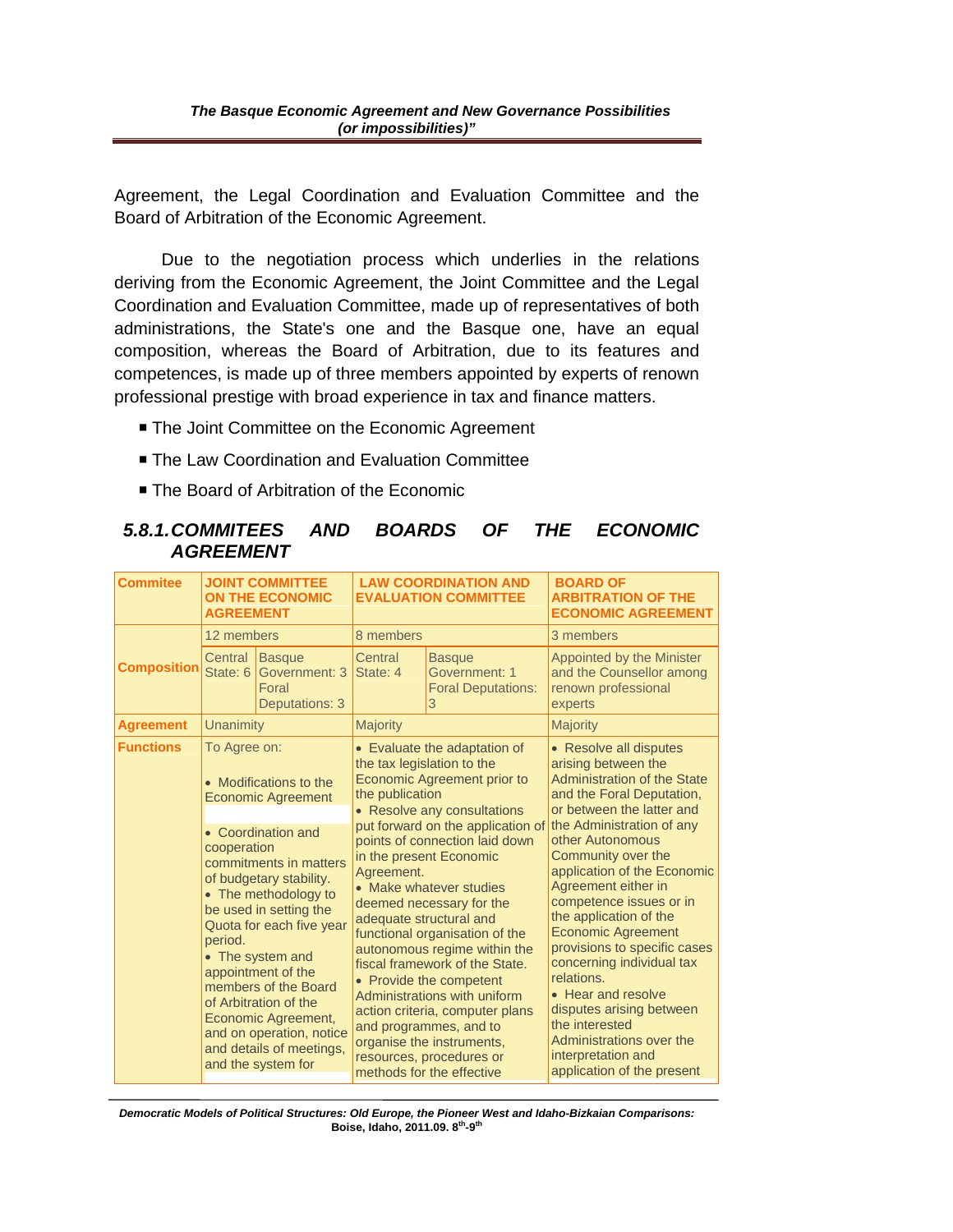| adopting agreements.<br>• Any and all<br>agreements involving<br>matters of tax and<br>finance deemed<br>necessary at any given<br>time for the correct<br>application and<br>development of the<br>provisions contained in<br>the present Economic<br>Agreement. | materialisation of cooperation<br>principles and information<br>exchange.<br>• Analyse the cases and<br>questions that have arisen over<br>inspection matters between the<br>Administration of the State and<br>the respective Foral<br>Deputations, and to examine<br>valuation problems for tax<br>purposes.<br>• Issue reports requested by<br>the Ministry of Finance, the<br>different Finance Departments<br>of the Basque Government and<br>the Foral Deputations, and the<br>Board of Arbitration.<br>• Any other functions related, in<br>particular, to the application and<br>execution of the present<br>Economic Agreement. | Economic Agreement in<br>specific cases concerning<br>individual tax relations.<br>• Resolve any disputes<br>that may arise over the<br>domicile of taxpayers. |
|-------------------------------------------------------------------------------------------------------------------------------------------------------------------------------------------------------------------------------------------------------------------|------------------------------------------------------------------------------------------------------------------------------------------------------------------------------------------------------------------------------------------------------------------------------------------------------------------------------------------------------------------------------------------------------------------------------------------------------------------------------------------------------------------------------------------------------------------------------------------------------------------------------------------|----------------------------------------------------------------------------------------------------------------------------------------------------------------|
|-------------------------------------------------------------------------------------------------------------------------------------------------------------------------------------------------------------------------------------------------------------------|------------------------------------------------------------------------------------------------------------------------------------------------------------------------------------------------------------------------------------------------------------------------------------------------------------------------------------------------------------------------------------------------------------------------------------------------------------------------------------------------------------------------------------------------------------------------------------------------------------------------------------------|----------------------------------------------------------------------------------------------------------------------------------------------------------------|

### **D. The Joint Committee on the Economic Agreement**

The Joint Committee on the Economic Agreement is the highest relation committee between the central administration and the Basque administration, and in addition to the specific duties assigned by the law, exercises any and all agreements involving matters of tax and finance deemed necessary at any given time for the correct application and development of the provisions contained in the Economic Agreement.

The Join Committee is made up of twelve members, six representatives of the Central administration and the same number of representatives of the Basque administration. Within the Basque representatives, there is one from each *Foral* Deputation and another three from the Basque Government. In practice the representatives of the *Foral* Deputations are the General Deputies of the Historical Territories. The representatives of the Basque Government are the Counselor of Treasury and Finance, who is the head of the Basque delegation, another Counselor of the Basque Government appointed ad hoc and the Vice-counselor of Treasury and Finance, who acts as secretary of the Committee, function shared with the appointed representative of the State's delegation. On the other hand, the central administration representatives are the Minister of Finance, head of the State delegation, high Officials of this Ministry and Ministers of some other areas appointed ad hoc for the Committee meetings.

*Democratic Models of Political Structures: Old Europe, the Pioneer West and Idaho-Bizkaian Comparisons:*  **Boise, Idaho, 2011.09. 8th-9th**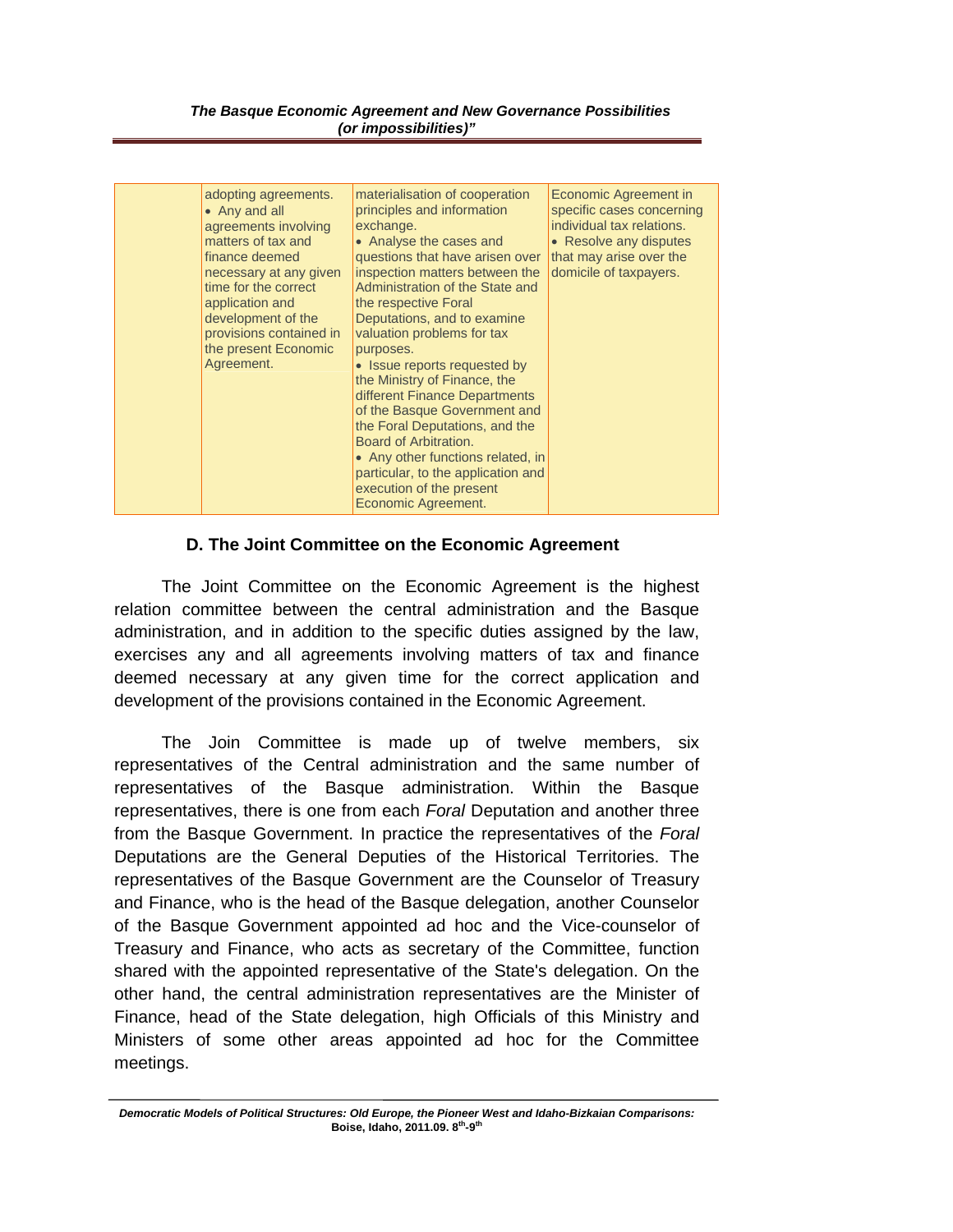The agreements of the Joint Committee on the Economic Agreement require unanimity of all its members. Without prejudice to other functions which are specifically assigned in the Economic Agreement or in any other legal dispositions, the Joint Committee shall exercise the following functions:

- a) Agree on modifications to the Economic Agreement
- b) Agree on coordination and cooperation commitments in matters of budgetary stability.
- c) Agree on the methodology to be used in setting the Quota for each five year period.
- d) Agree on the system and appointment of the members of the Board of Arbitration of the Economic Agreement, and on operation, notice and details of meetings, and the system for adopting agreements.

## **E. The Law Coordination and Evaluation Committee**

The Law Coordination and Evaluation Committee is the administrative body in charge of resolving any concerns put forward on the application and execution of the Economic Agreement, mainly all issues related to the practice of the cooperation principle as laid down in article 4 of the Economic Agreement and, therefore, it is a far more professional committee than the Joint Committee on the Economic Agreement. It is made up of eight members: four representatives of the Administration of the State and four representatives of the Autonomous Community appointed by the Basque Government, three of which shall be at the proposal of each of the respective *Foral* Deputations. In practice, the representation of the *Foral* Deputations is assigned to the *Foral* Deputies of Treasury and Finances and the representation of the Basque Government to the Vice-Counselor of Treasury and Finance. The delegation of the State is made up of high officials of the Ministry of Finance, headed up by the State Secretary of Finance.

Since there are no provisions about the system for adopting agreements, general rules for administrative procedures will be applicable. The Law Coordination and Evaluation Committee shall exercise the following functions:

a) Evaluate the adaptation of the tax legislation to the Economic Agreement prior to the publication

*Democratic Models of Political Structures: Old Europe, the Pioneer West and Idaho-Bizkaian Comparisons:*  **Boise, Idaho, 2011.09. 8th-9th**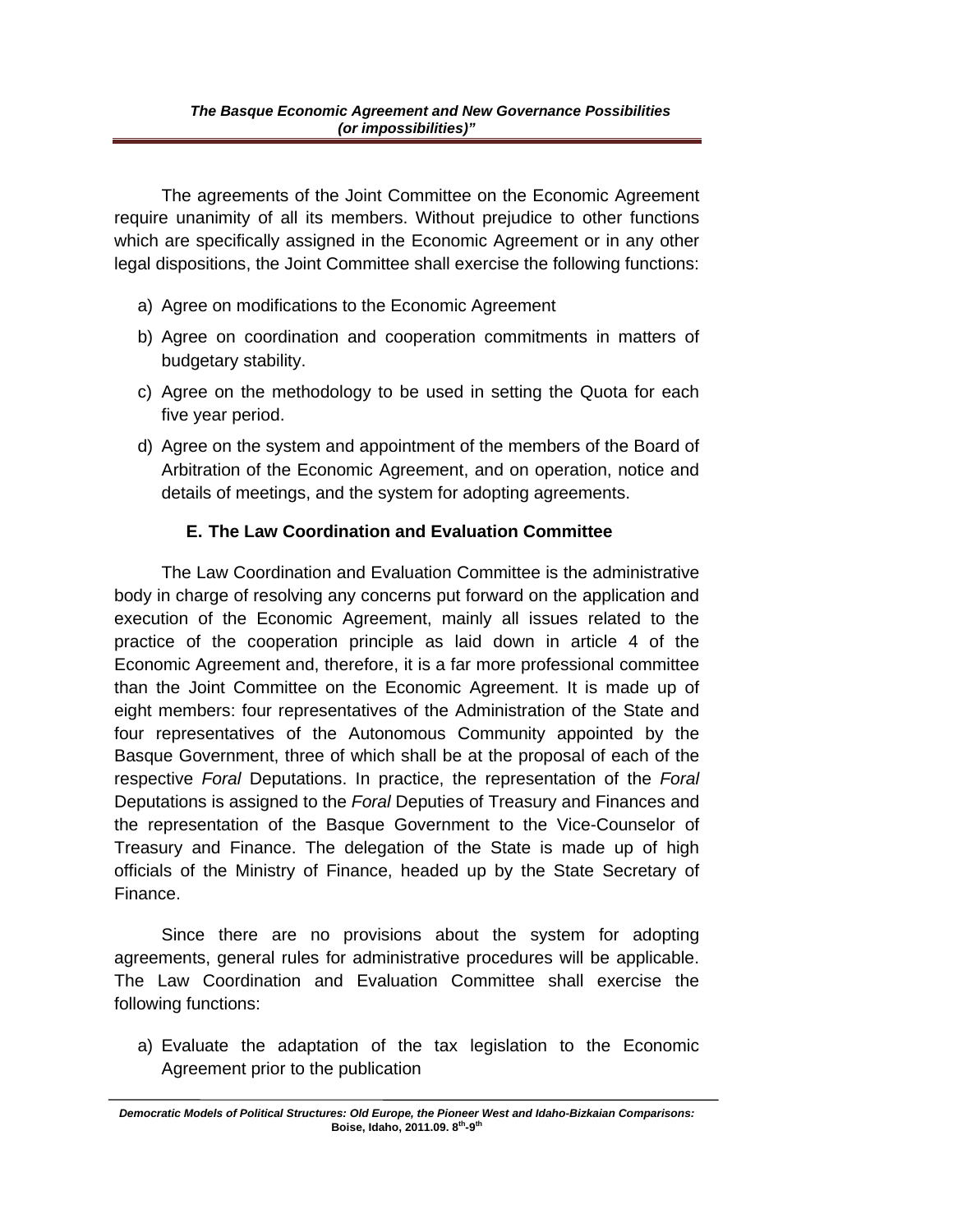- b) Resolve any consultations put forward on the application of points of connection laid down in the present Economic Agreement.
- c) Make whatever studies deemed necessary for the adequate structural and functional organization of the autonomous regime within the fiscal framework of the State.
- d) Provide the competent Administrations with uniform action criteria, computer plans and programmes, and to organize the instruments, resources, procedures or methods for the effective materialization of cooperation principles and information exchange.
- e) Analyze the cases and questions that have arisen over inspection matters between the Administration of the State and the respective Foral Deputations, and to examine valuation problems for tax purposes.
- f) Issue reports requested by the Ministry of Finance, the different Finance Departments of the Basque Government and the Foral Deputations, and the Board of Arbitration.
- g) Any other functions related, in particular, to the application and execution of the present Economic Agreement.

## **F. The Board of Arbitration of the Economic Agreement**

The Board of Arbitration is in charge of resolving all disputes arising between the different administrations over the application of the Economic Agreement either in competence issues or in the application of the Economic Agreement provisions to specific cases concerning individual tax relations.

The Board of Arbitration is made up of three members appointed among experts of renown prestige with over fifteen years of professional experience in tax and finance matters and their appointment is formalised by the Minister of Finance and the Basque Counsellor of Treasury and Finance for a period of six years.

The Joint Committee shall adopt its agreements or Resolutions in accordance with the general principles of Administrative law, with the speciality that they can only be subject to appeals raised through the Contentious-Administrative judicial review to the Supreme Court.

*Democratic Models of Political Structures: Old Europe, the Pioneer West and Idaho-Bizkaian Comparisons:*  **Boise, Idaho, 2011.09. 8th-9th**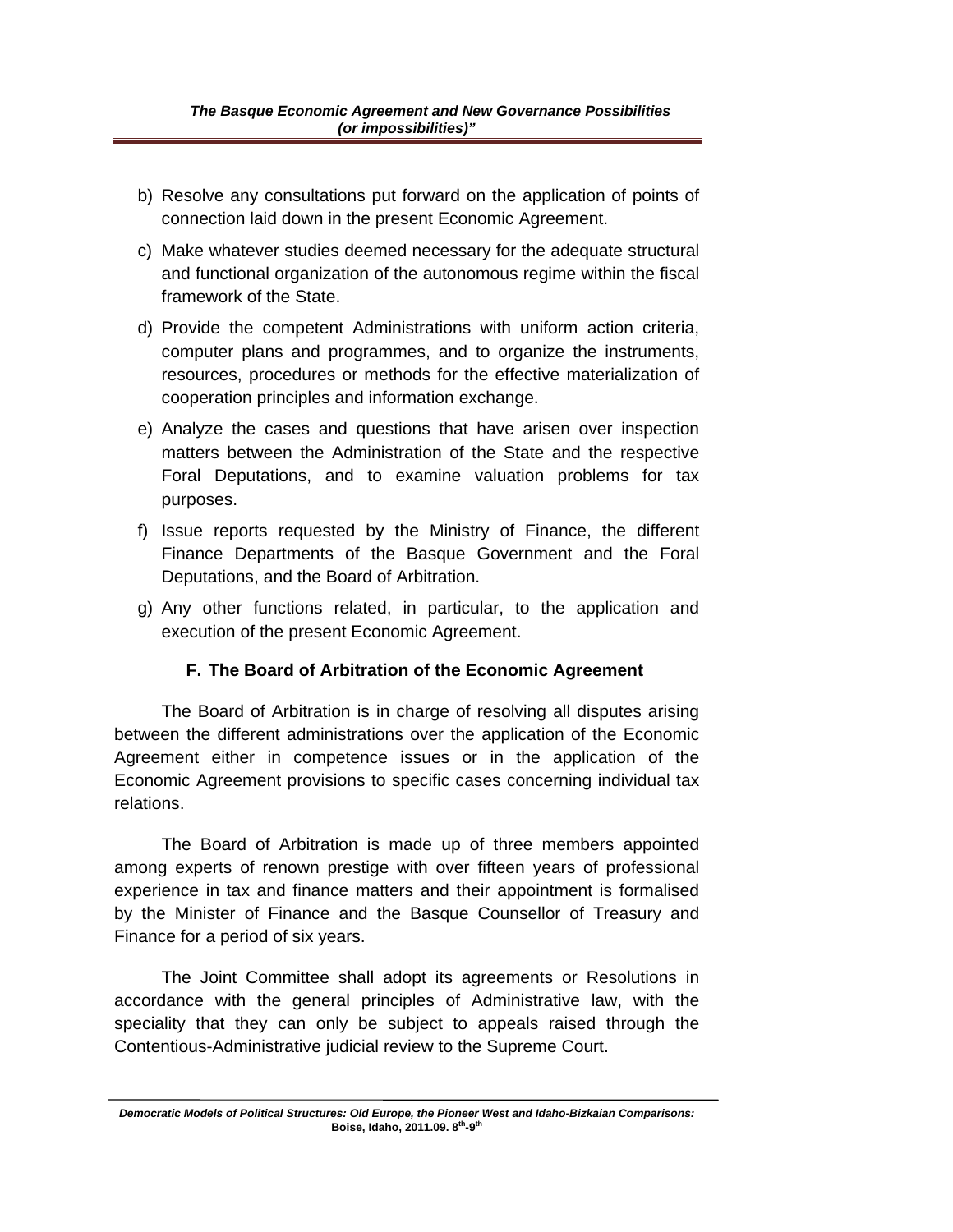The functions assigned to the Board of Arbitrators are as follows:

a) Resolve all disputes arising between the Administration of the State and the Territorial Governments of the Historical Territories, or between the latter and the Administration of any other Autonomous Community, over the application of the points of connection for the taxes transferred hereunder and over the determination of the proportion corresponding to each Administration in cases of joint filing of Corporation Tax or Value Added Tax returns.

b) Hear disputes arising between the interested Administrations over the interpretation and application of the present Economic Agreement in specific cases concerning individual tax relations.

c) Resolve any disputes that may arise over the domicile of taxpayers.

Finally, it is to be pointed out that that the referral of conflicts to the Board of Arbitration implies the suspension of administrative proceedings in progress until the conflicts are resolved and that the procedures for the Board of Arbitration is laid down by virtue of its specific regulatory provision (Royal Decree 1760/2007,  $28<sup>th</sup>$  December).

## **6. THE ECONOMIC AGREEMENT AND / IN EUROPE**

## **6.1. In short**

Since Spain joined the European Union (nineteen eighty six (1986)) it interiorized what "being European" means. This means respecting community principles, complying with European regulations and applying the necessary procedures in the event of infringement.

Furthermore, joining the European Union also means integrating all its internal administrations, both State and substate. In this sense, we should have in mind the fact that the Spanish State is a decentralized one, into seventeen (17) Autonomous Communities, each one with its own functions and competences. The Autonomous Basque Country and Navarre Communities stand out among them, with their constitutionally acknowledged competences in tax matters, which the other Autonomous Communities lack off.

*Democratic Models of Political Structures: Old Europe, the Pioneer West and Idaho-Bizkaian Comparisons:*  **Boise, Idaho, 2011.09. 8th-9th**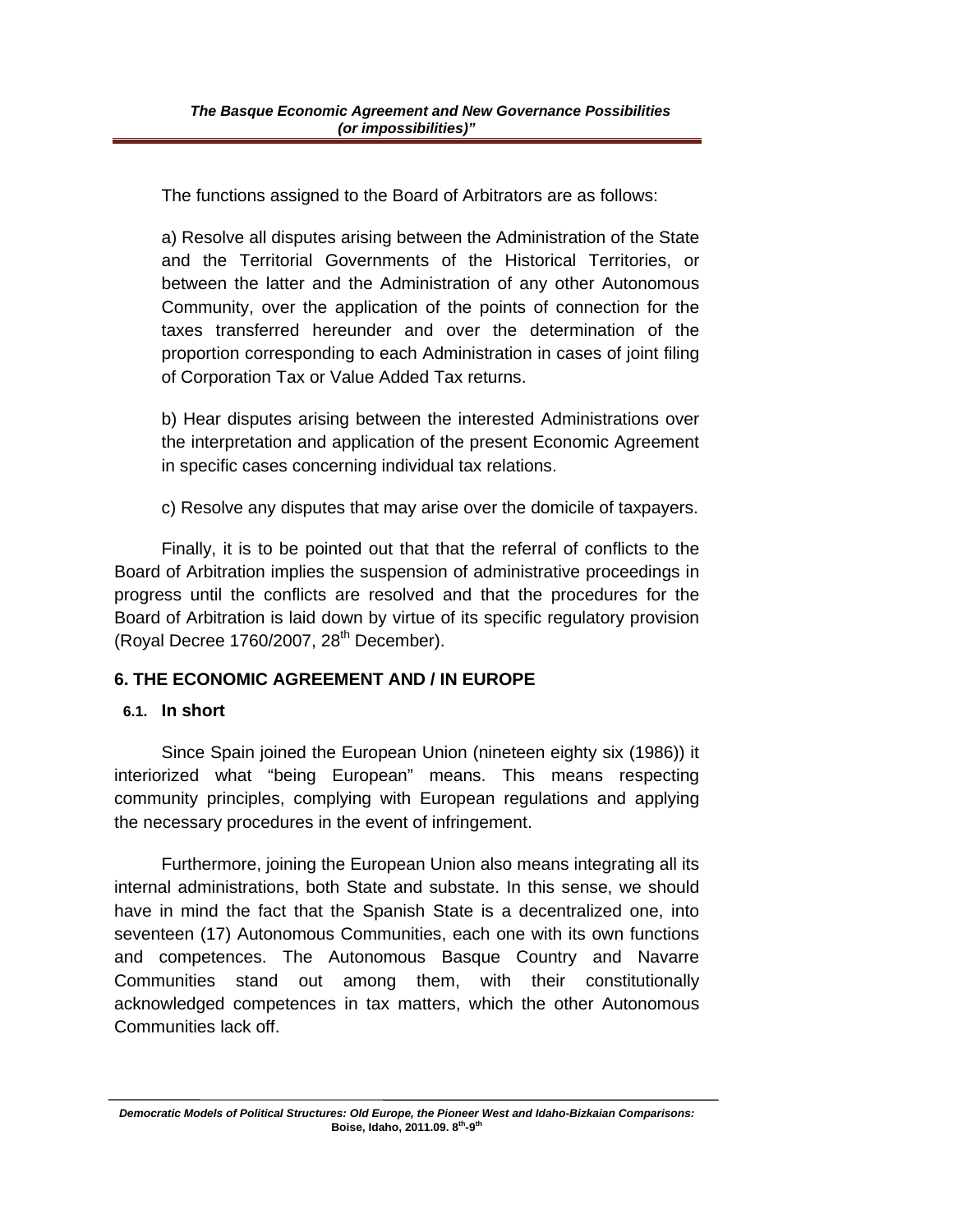The instrument, which constitutionally, statutorily and legally regulates tax and financial relationships between the Basque Autonomy (Euskadi) and the Spanish State is the Economic Agreement.

Historically speaking, it is a deeply rooted tool and a key institution in the current self-governing Basque Autonomy. Nevertheless, it should be clarified that it is the Historical Territories comprising the same (Araba, Bizkaia and Gipuzkoa), who really hold this taxation competence as a Historical Right.

The Historical Territories have been regulating different taxes differently from the rest of the Spanish State using this taxation competence, resulting in complaints and claims from neighboring Autonomies and a series of social agents. Furthermore, they have formal regulatory status within the framework of the State of Provincial Regulations, despite the fact that Provincial Tax Regulations should be regulated by norms with law status.

Jurisdictionally speaking, this fact meant (until the reform introduced by Organic Law 1/2010, one slash two thousand and ten) that the Provincial Tax Regulations could be appealed against in ordinary courts (for example, administrative law jurisdiction) by anyone who felt violated by the same.

Thus active legitimization was extensive with the resulting litigation in relation to the Provincial Tax Regulations and Economic Agreement in general.

## **6.2. Basque institutional framework:**

 You could wonder how we clarify with many institutions, it is not hard, remember the saying that the closer the better the service administration.

In Euskadi, first we have local government, municipal. In some places even local (associations). And in each Historical Territory our General Asamblies as a legislative body and the Provincial Councils as an executive. They have their own powers, the most important of which is the fiscal and taxation. For each Historic Territory provincial makes its own rules (within certain limits, but the margin is very large). Then there is the Basque Autonomous Community, with its parliament (*Legebiltzarra*) and government

*Democratic Models of Political Structures: Old Europe, the Pioneer West and Idaho-Bizkaian Comparisons:*  **Boise, Idaho, 2011.09. 8th-9th**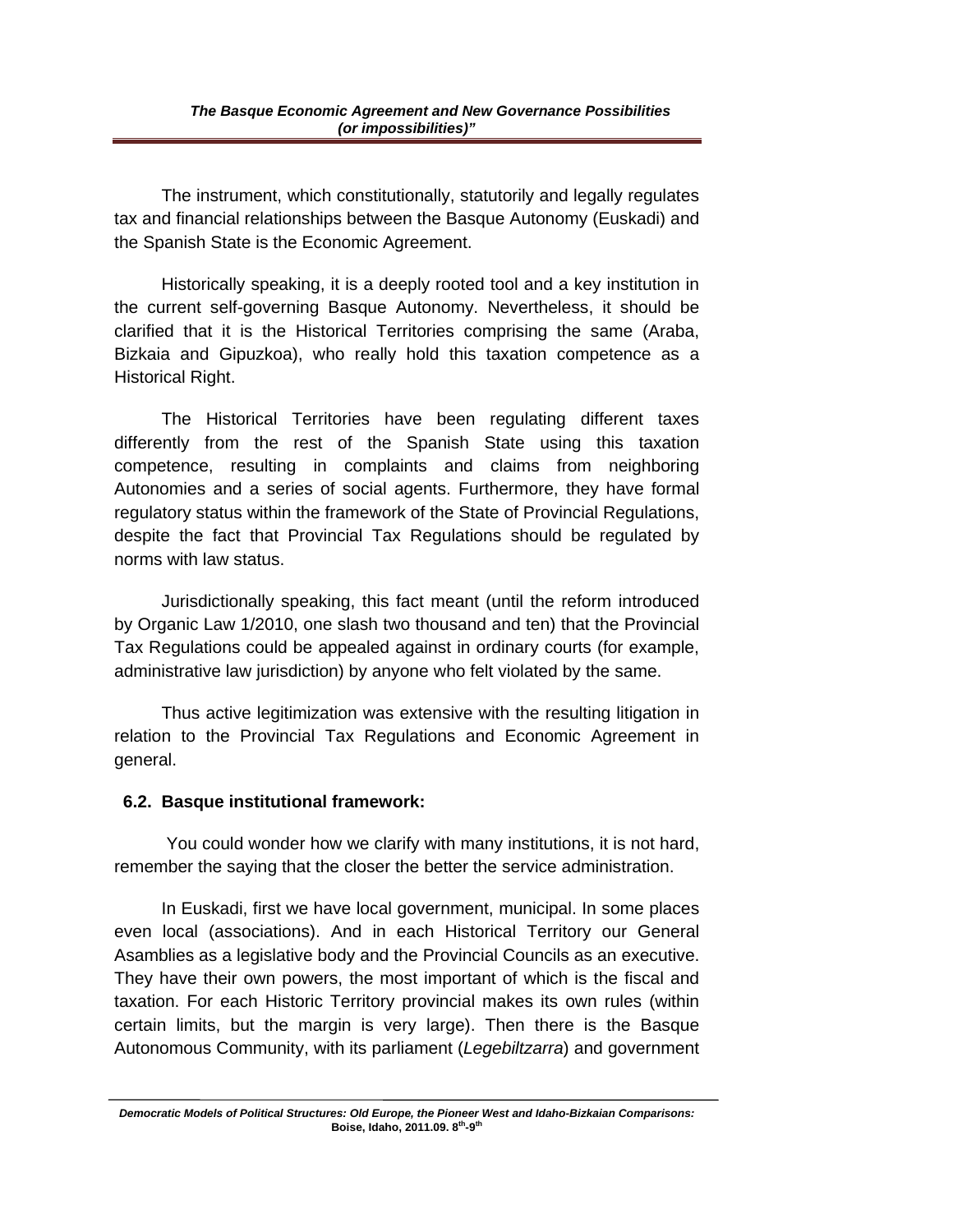(*Jaurlaritza*). And then the Spanish State and the European Union, of course.

### **6.3. Conflicts over the Economic Agreement**

Here I have summarized the called "conflict" around the Basque taxation. As you can see, conflicts that arise with and around the Economic Agreement can be grouped into internal conflicts and external conflicts.



*6.3.1. Conflict over the Economic Agreement: Internal conflicts* 

We refer to internal conflicts when resources against tax foral regulations come from the territory of the Spanish State.



This happens when Basque rules conflict with State regulations, and to regulate and fix them we have the bodies mentioned before (1. the Joint Committee on the Economic Agreement; 2. the Law Coordination and Evaluation Committee and 3. the Board of Arbitration of the Economic Agreement).

*Democratic Models of Political Structures: Old Europe, the Pioneer West and Idaho-Bizkaian Comparisons:*  **Boise, Idaho, 2011.09. 8th-9th**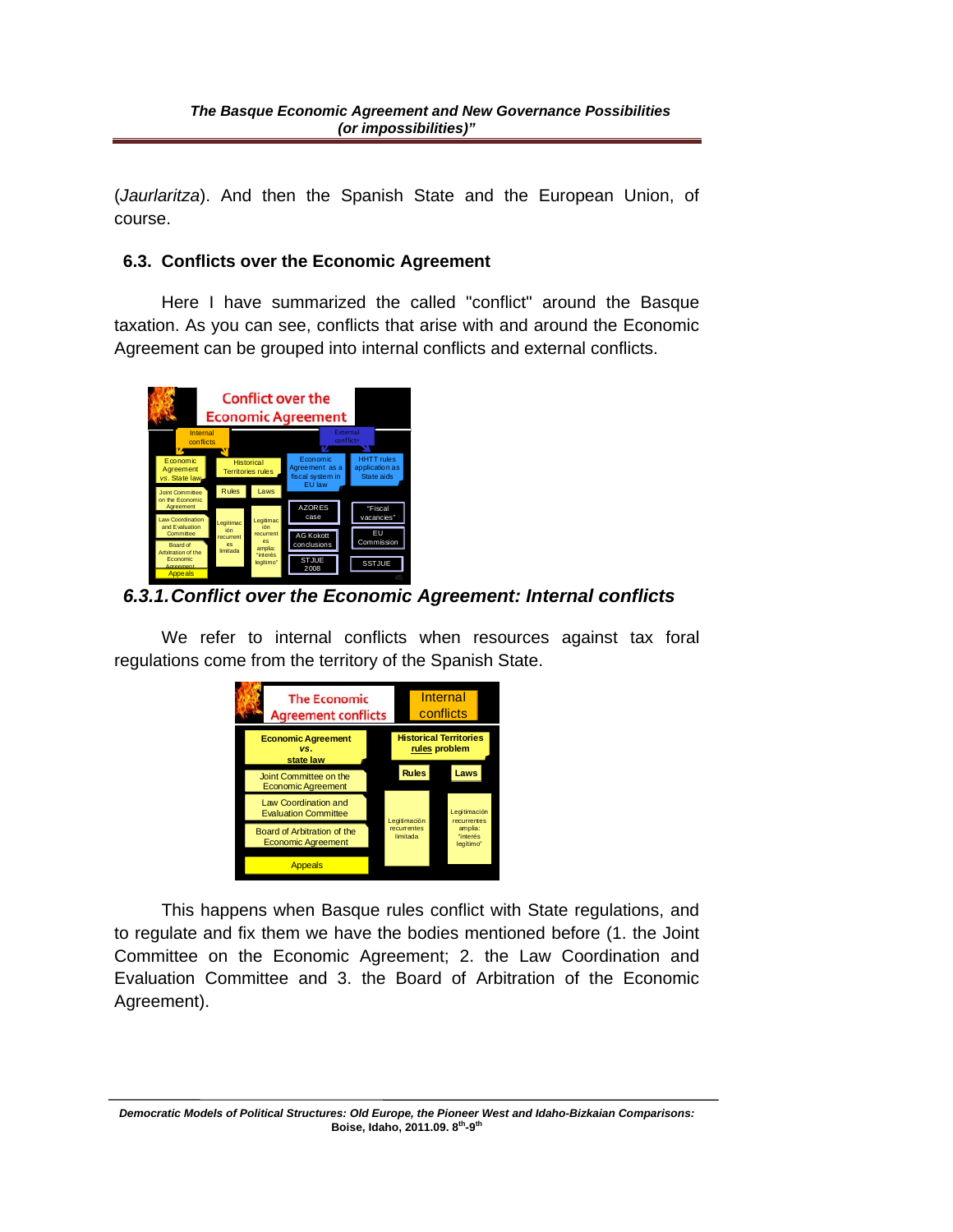Another important issue is the legal status of provincial rules (including taxes) within the Spanish legal system. Because so far they have a regulatory status, they are not laws.

This means that legitimacy to appeal is different: for laws, it's more restricted (the Prime Minister, the Ombudsman, 50 Deputies, 50 Senators, the Executive body and the Legislative Assemblies of the Autonomous Communities). Instead, rules have a very broad legitimacy of a regulatory nature, which allows anyone with a legitimate interest to appeal.

As you can imagine, this has meant a big "headache" for both Basque institutions (Councils and autonomic) and companies and, ultimately, for all Basque citizens. Do not forget that, at least in tax issues, we have "almost" sovereignty. And that way of cataloging rules and regulations questions provincial Basque power.

Because, if each Historical Territory General Assemblies have and exercise a "de facto" legislative power, in all matters within its competence, and especially in fiscal and tax; if they act as a parliament, you tell me if the situation is not absurd.

This question of the nature of the provincial rules is still being debated, although in defense of my dissertation a professor at the court said not to waste time on such issues, because "foral rules are what they are."

The problem, I think, and sorry about the parentheses, is not what they are, but what outsiders want them to be. For Basques there is no doubt, they are rules with the force of law.

But for some Spanish doctrine and others, they are under Spanish law. I guess it's a bit more of the same. Basques are what we are, even though want to say something different. This discussion is so many centuries old...

As noted, fiscal and tax matters should be regulated by formal law (art 33 –thirty three- CE), but in the case of the regional Basque Territories (Araba, Bizkaia and Gipuzkoa) not acknowledged in Spain that the General Assemblies have legislative capacity, they are considered regulations. And we already said that this means that anyone with a legitimate interest can appeal.

*Democratic Models of Political Structures: Old Europe, the Pioneer West and Idaho-Bizkaian Comparisons:*  **Boise, Idaho, 2011.09. 8th-9th**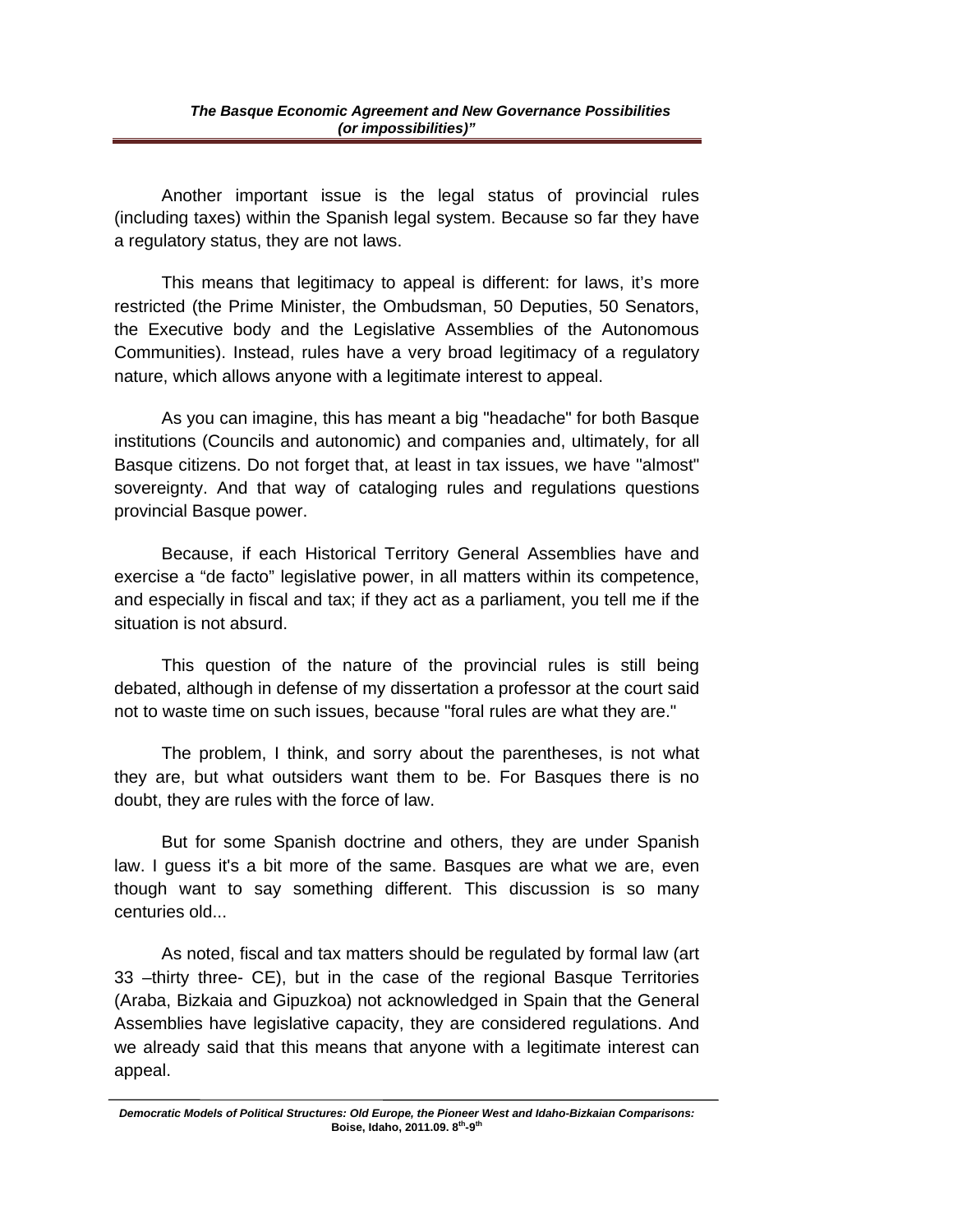It means that anyone who feels minimally affected or damaged by a statutory rule may appeal. Thus, the General Union of Workers of the Autonomous Community of La Rioja (an Autonomous Community bordering Euskadi) and the Association of Entrepreneurs of La Rioja felt affected. Yes, all these "anonymous" people, without any direct (or indirect) relationship with Euskadi, appealed against the Foral Rules.

You may ask for the legal arguments (I have already outlined the politic ones). Because the Foral Rules, the Economic Agreement fits into the Spanish state and its laws.

What then was the legal argument? That these Foral rules, (Provincial Laws) fit in Spain, but not fit into the European Union; accused foral rules (taxes, specifically regulating the corporation tax) of "not fitting" in Europe.

We will return to the European issue in the next point.

To tackle the issue of internal conflicts, let's say that our politicians (the Basques ones, of course) worked to bring up something that the media have called "shield". The name is not correct; it is rather the legal protection of Provincial Laws. That is, have sought ways that are not "that easy" actionable. Thus, we adopted the Organic Law 1/2010 (one slash two thousand and ten) to reform the Law on Constitutional Court, the Organic Law of Judicial Power and the Law of Administrative Jurisdiction, which aims to reduce conflict around the Provincial Laws (taxation) to limit standing to appeal against them. That's what has been called "shield" of the Economic of Provincial Laws... You can look out and do a search online.

Therefore, jurisdictionally, at the moment provincial tax standards are protected from the internal point of view. I say at the moment because this Act has been actionable, can you imagine by whom? Yes, by the institutions of La Rioja, as usual. And I say from the internal point of view because it does not protect the external, this is, the European Union. I will explain.

As you know, one of the objectives of the European Union is the free movement of goods, labor and capitals. That's a fair competition between states (including companies in the States). That may not help some companies more than others. Well, La Rioja thought that the rules benefit Basque companies. Well, as you can understand, those rules have a

*Democratic Models of Political Structures: Old Europe, the Pioneer West and Idaho-Bizkaian Comparisons:*  **Boise, Idaho, 2011.09. 8th-9th**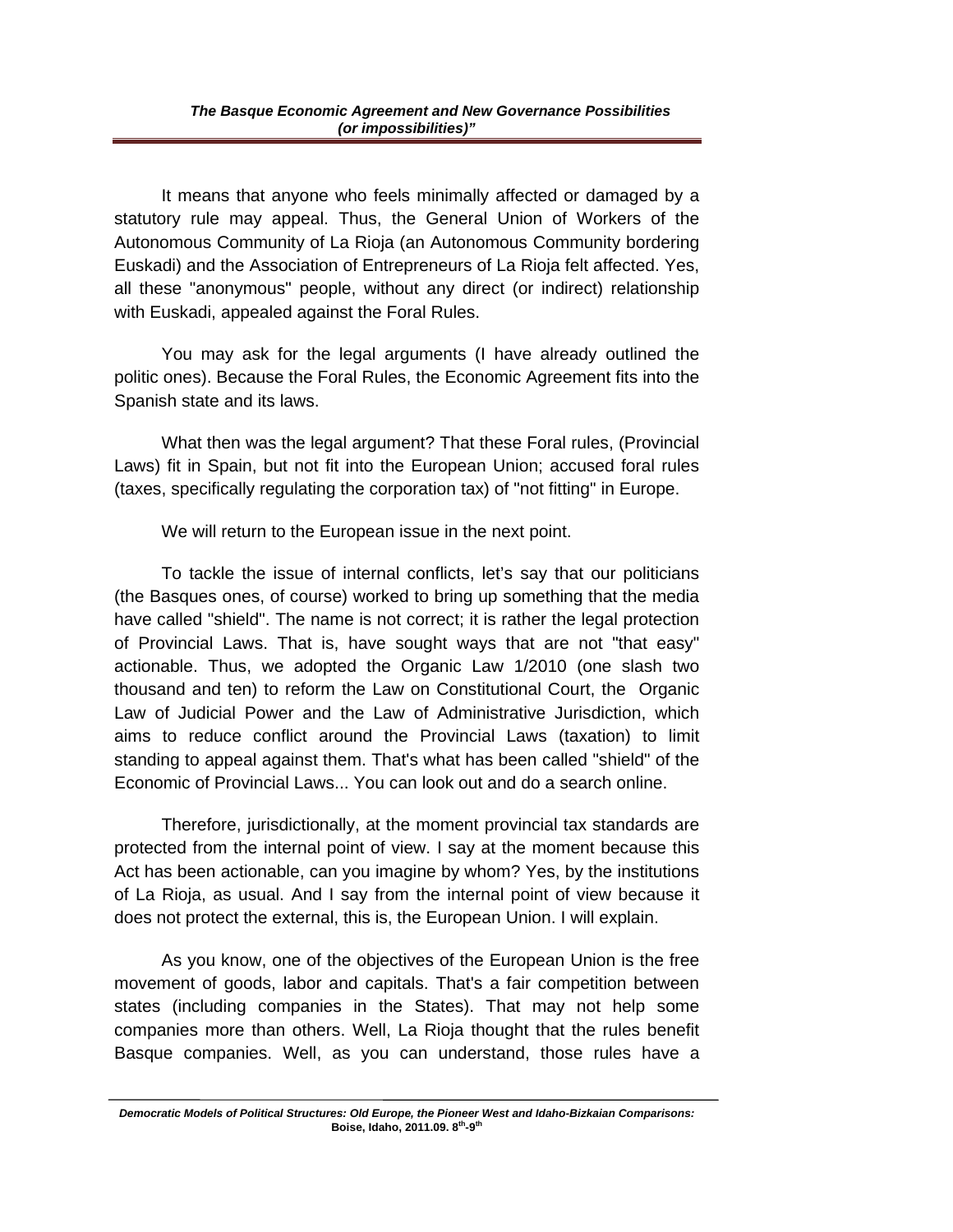particular area of application and those rules only apply in the Basque Country. Not in La Rioja.

If I tell you the truth, it is true that certain rules were made to benefit some companies during the crisis of the nineties. Without regard to the circumstances, the European Commission (and our friends in La Rioja) has made the Court of Justice of the European Union to claim the obtained benefits. According to the provincial institutions, they have already been recovered.

Well, that is the question of "some" specific rules that represented a concrete benefit to individual subjects. It happens in every state, also in Spain, look at the jurisprudence of the European Union Court of Justice. It happens almost every day. Another thing, much more serious, is the claim that the Economic and tax system was illegal in the European Union. That is what was intended, because from home it could not be "removed", they tried to make it "expelled" from the outside.

# *6.3.2. The Economic Agreement conflicts. External conflicts*

First, some ideas:

- **EU's only relations are with STATES**
- **Before EU, our representation** is Spain
- If Historical Territories do not carry out, Spain has to answer for them, **the EU demands to Spain** (not interference principle)



*Democratic Models of Political Structures: Old Europe, the Pioneer West and Idaho-Bizkaian Comparisons:*  **Boise, Idaho, 2011.09. 8th-9th**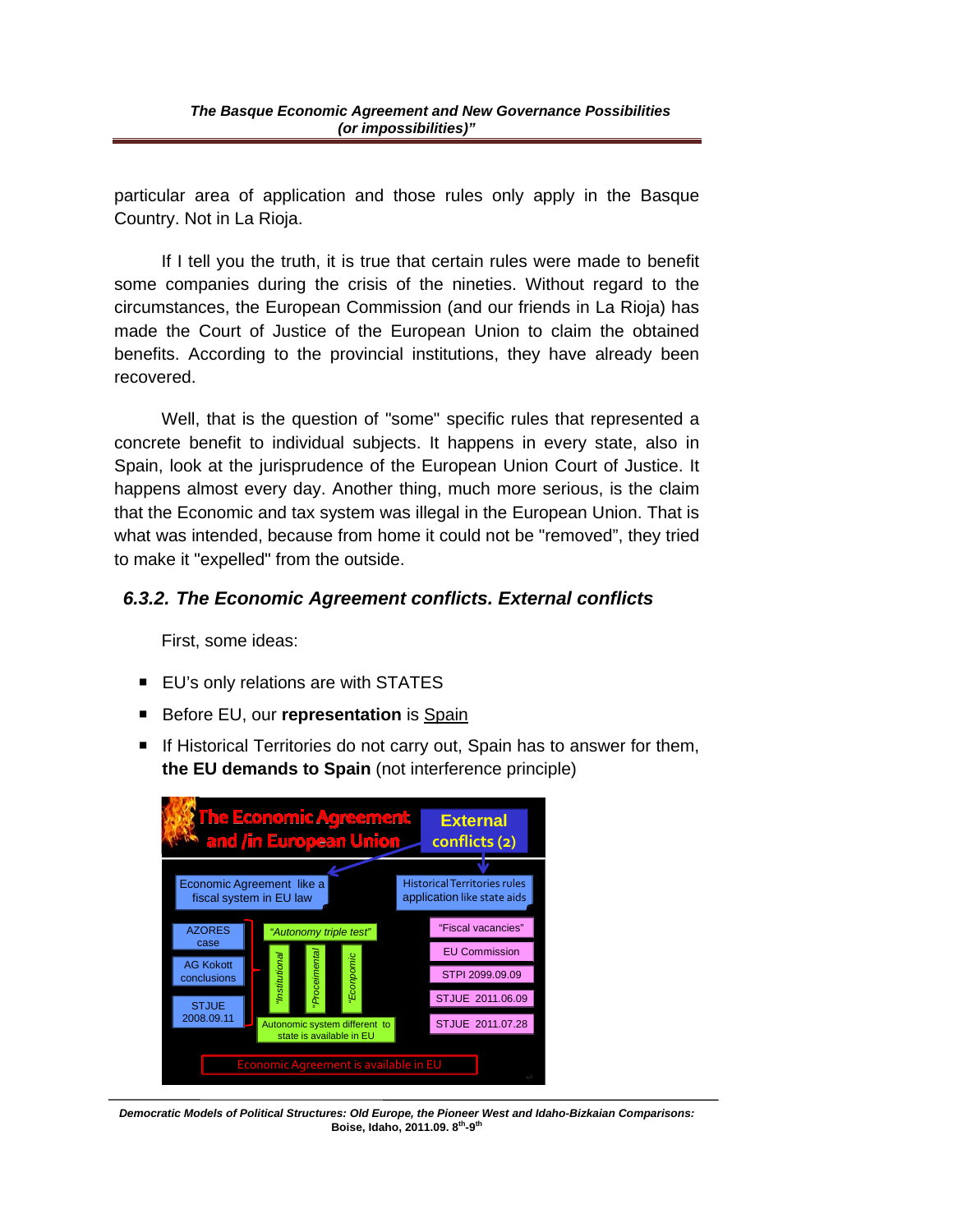Although the Agreement came about and is exercised within an internal or state regulation context, nevertheless today, the fact of Spain being a European Union member is also affecting it legally.

Conflicts arising in recent times as to whether the contents are legitimate from the point of view of European Law demonstrate this.

These conflicts have been going on and settled at the judiciary headquarters. In my thesis I tried to analyze the "how" and the "why" of this European Law suprastate influence on the Economic Agreement, particularly on how it acts and affect jurisdictional application of EU Law on its dynamics and development. But I will not tell my thesis. At least, not all.

The truth is that, European Union Law neither intervenes nor pronounces on how competences should be distributed for tax legislation in Member States, since it responds to the community principle of internal institutional and procedural and procedure autonomy. And likewise, this Law ends up affecting the specific use of internally established taxation regulations, regarding their legal contents.

For this reason, the influence of EU Law on the exercising of provincial regulatory competence on taxation is inevitable today. First, this influence is determined in that the European Commission and the Court of Justice of the European Union directly exercise the function of enforcing respect for community principles on the matter (and European Law in general), each one in their respective spheres. And, second, the European Union Law is the origin and/or derived from European institutional decisions, conditioning the interpretative and applicable task of national courts.

Remember that a national judge who acts as a national or internal judge of European Law application must ensure the correct application of this Law and/or that the internal law applied is not incompatible with the same, and in general for upholding rights acknowledged under European Law. The task of judging and enforcing it also applies in the interpretation and internal judicial application of European Law.

Sometimes this application is direct without the exercise of internal regulations hindering, for example direct effect principle. It may even be against that set forth in internal Law, for example principle of primacy. And, in the absence of direct effect, assert rights acknowledged under EU Law

*Democratic Models of Political Structures: Old Europe, the Pioneer West and Idaho-Bizkaian Comparisons:*  **Boise, Idaho, 2011.09. 8th-9th**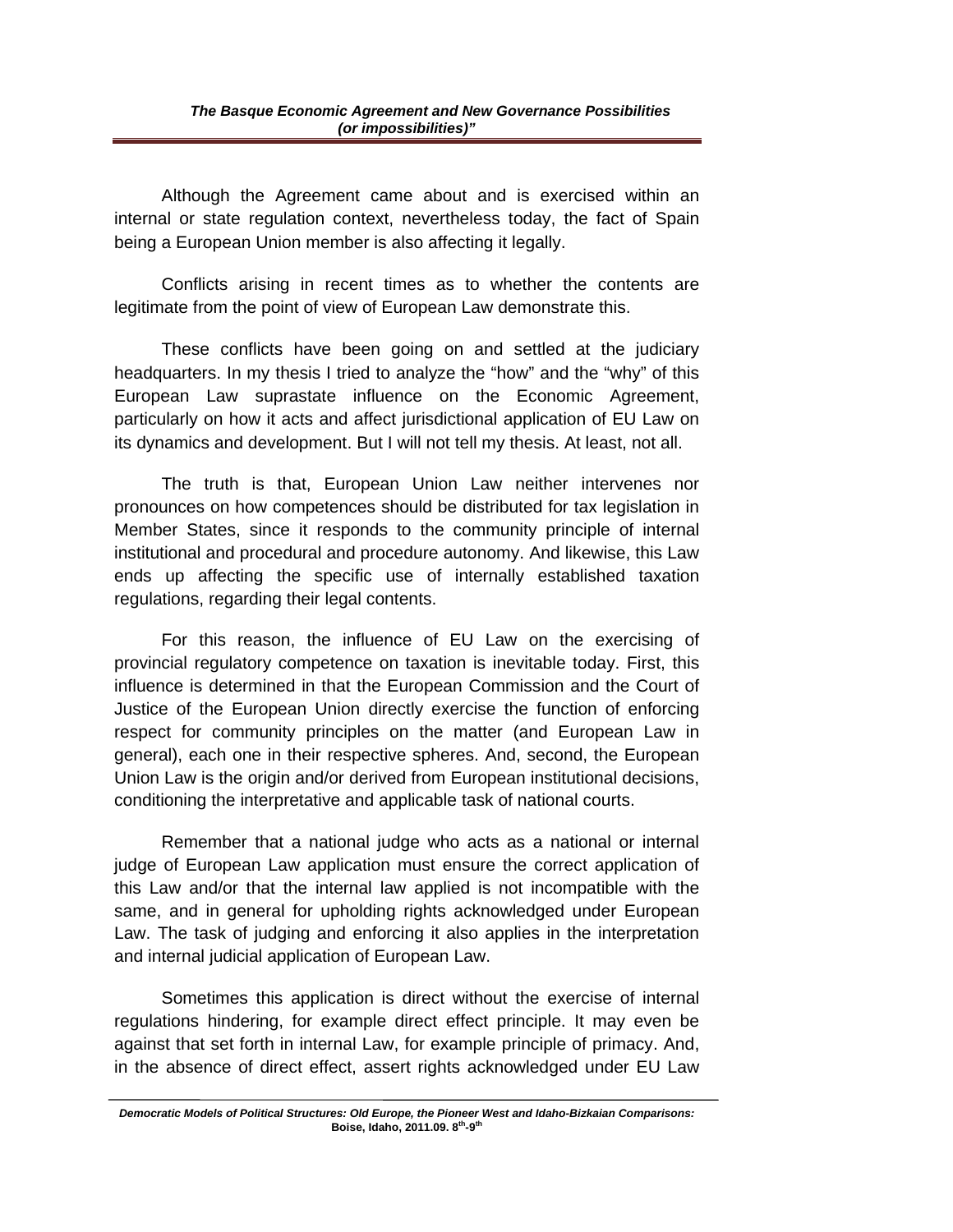via national application of this Law, even when said internal law of community application does not articulate the channels or mechanisms adapted to this effect, i.e. asserting these rights via the principle of accepted interpretation, and where appropriate, the State patrimonial responsibilities due to non-compliance of European Union Law.

I have told you that the law of the European Union is above the law of the Member States.

What does that mean for "Basque right"? (understood as Provincial Laws). Means that all the rights of states are below the European Union law. Also the Spanish law, and of course the Law of the Autonomous Communities and of the Territories.

Thus, before the breach (or alleged breach) of a statutory rule, anyone who is aggrieved can complain to the courts. These courts are those of a member state that can then be national and European judges (first instance).

I'll tell you clearly is what happened when bordering the autonomous Basque from Europe wanted to remove what from Spain could not (because, remember, I said that the concert is in accordance with Spanish law). Therefore, ordinary court resorted to Spanish (the High Court of Justice of the Basque Country), saying that the Economic territorial advantage was that it constituted illegal state aid incompatible with the European Union. Obviously, this is not so clear for everyone, only to critics of the concert.

Therefore, the TSJPV posed a question to the Court of Justice of the European Union. The Luxemburg´s Court considered an infra-state body in this sentence, which meets the autonomic institutional procedural and economic requirements, does not necessarily incur in State aid prohibition, provided there are no compensations for lower taxation.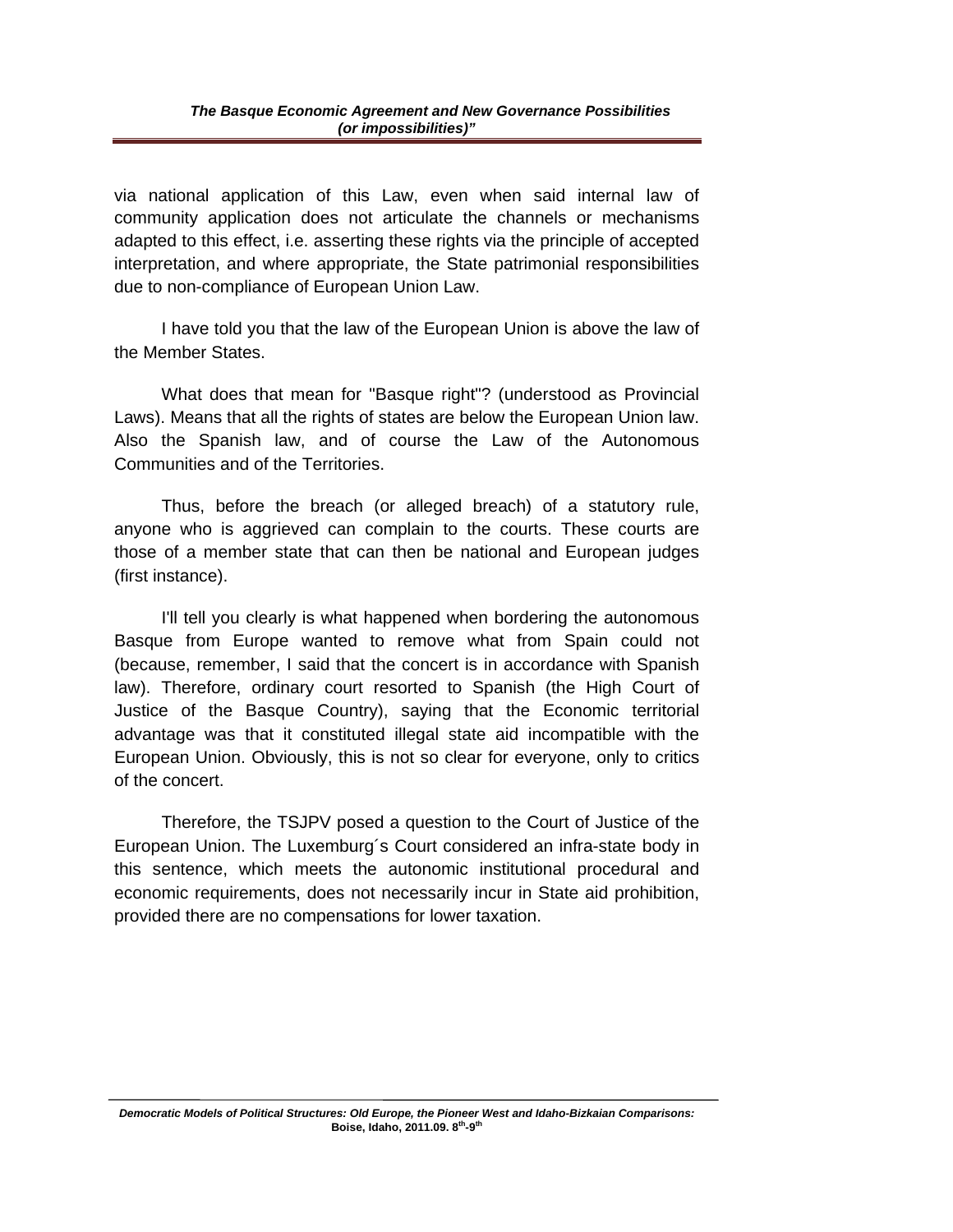

I am not going to explain this statement, nor the case used by the Court of Justice of the European Union to basics, you can see here summarized.

This 'triple autonomy test' having been fulfilled, the reference framework established the Autonomous Community of the Basque Country as the territory of application of said regulations, and not the State. Thus closing the channel of appeal against provincial taxation on declaring its compatibility with European legislation.

Maybe from here on, national judges will no longer question the 'European-ness' of the Economic Concert, as it happened in the situation which led to the aforementioned Sentence of the Court of Justice of the European Union. The Basque Supreme Court itself understood it thus, following the Luxembourg line, dismissing the appeals based on the argument that the Provincial Regulations on Corporate Tax in question (Provincial Regulations on Corporate Tax in each Historical Territory) fit in the category of illegal state aid.

Therefore, the Economic in general as a system, and Foral or Provincial Rules including tax as a manifestation of "autonomy" Basque tax, have been appealed. Again, for wanting to violate the law understand that in Europe.

*Democratic Models of Political Structures: Old Europe, the Pioneer West and Idaho-Bizkaian Comparisons:*  **Boise, Idaho, 2011.09. 8th-9th**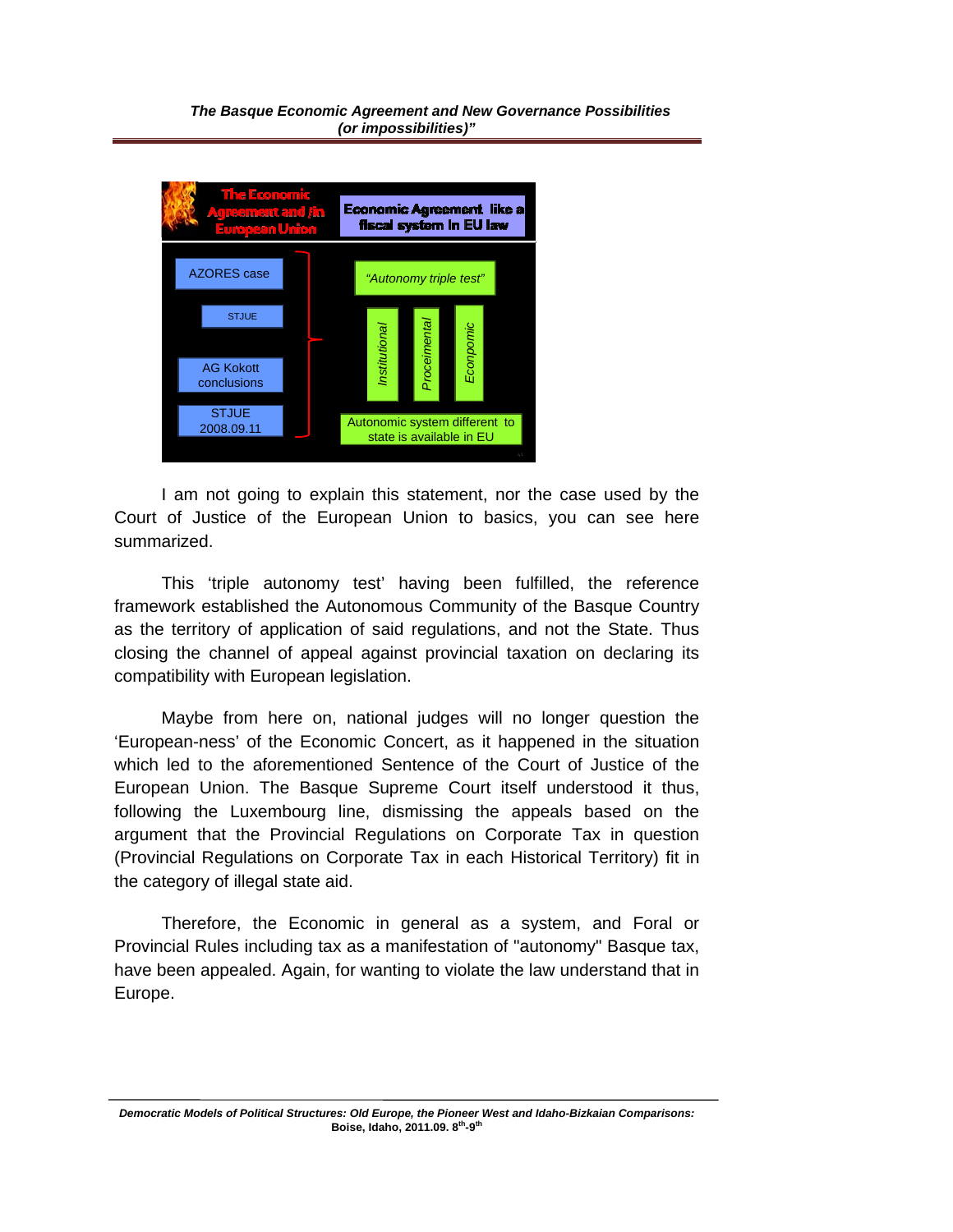

The argument was that in the state applied different tax rules (most beneficial, but there would be no complaint, or yes, who knows), and that meant illegal State aid (the EU will accept some aids in certain cases, these were not, so who engaged in illegal). Of course the bottom line was that that "the State", Euskadi, by constitutional mandate (Spanish constitution 1<sup>st</sup> additional available, historical rights) are in effect a foreign tax laws to those given by the state for the rest of the territory.

The European Court of Justice was responsible for bringing this matter, and today the system is fully accommodate Concert in European law. No longer considered the scope of competence (tax/fiscal) Basque part of Spain, but for practical purposes (implementation of the European law) is considered a separate entity and differentiated state.



### **7. In conclusion**

- Agreement model has undoubtedly contributed to the development and progress made by the Basque Country since the early Eighties (80).
- If served to cope with crises that hit hard before the BAC (at eighties) and should also help to overcome the current crisis.

*Democratic Models of Political Structures: Old Europe, the Pioneer West and Idaho-Bizkaian Comparisons:*  **Boise, Idaho, 2011.09. 8th-9th**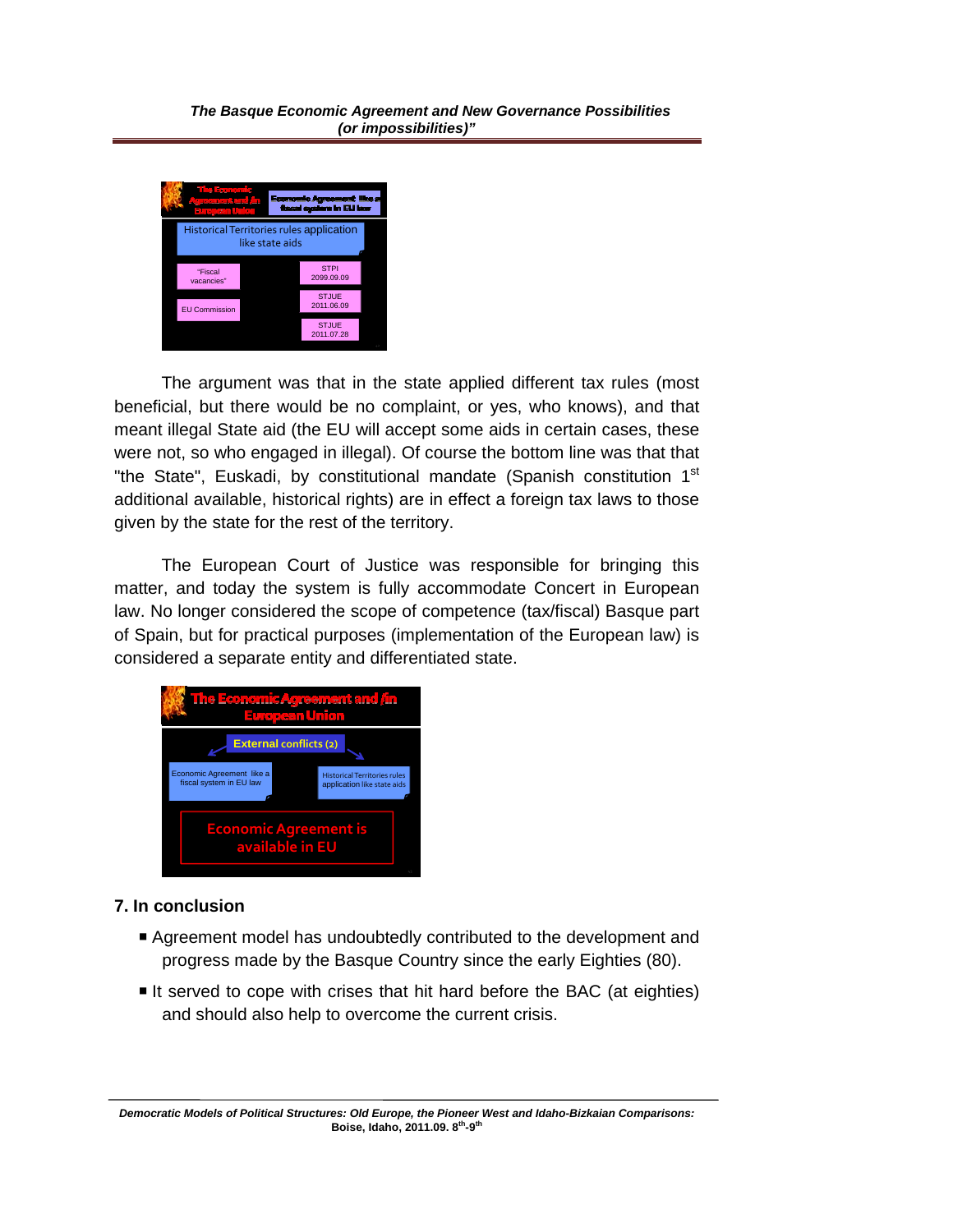- The model is not an island in the territorial model of the state. By contrast, the Agreement regulates it's accommodate and harmonization and respects the principle of solidarity.
- The effects of unilateral risk model in bad times. The fall in tax revenues is not compensated in the model for increased funding (via lower quota)...
- The Economic Agreement is ours.
- No one gives it, is recognized only because he was, because rights come from very ancient history.
- Because it is our history. It is the legacy left to us by our ancestors.
- It is the legacy we leave to our sons and daughters. Like being Basque.

## **8. BIBLIOGRAPHY & DOCUMENTATION**

 AD CONCORDIAM http://www.conciertoeconomico.org/ (English translation made by Gemma Martínez)

- STPI 2099.09.09
- STJUE 2011.06.09
- STJUE 2011.07.28

 SERRANO GAZTELUURRUTIA, Susana: *The Basque Economic Agreement before the Community Judge: Using court procedures to deal with Provincial Tax Regulations within the European legal framework. Current situation and future perspectives*, Collection doctoral thesis, DFB/BFA, 2011, in process of publication.

 ZUBIRI ORIA, Ignacio*: The economic Agreement between the Basque Country and Spain; principles, characteristics and economic implications*, Ad Concordiam, Bilbao, 2010.

### **EU documentation:**

- Fiscal Autonomy, Investment Funds and State Aid: a follow-up
- The Gibraltar judgment and the point on selectivity in fiscal aids
- **European quidelines for federal member states granting fiscal** competences C.Q. tax autonomy to sub-national authorities
- **State aid and autonomous regions: the EUROPEA COURT OF JUSTICE** `s ruling in the Basque Country case

### **9. Links**

Juntas Generales de Bizkaia

*Democratic Models of Political Structures: Old Europe, the Pioneer West and Idaho-Bizkaian Comparisons:*  **Boise, Idaho, 2011.09. 8th-9th**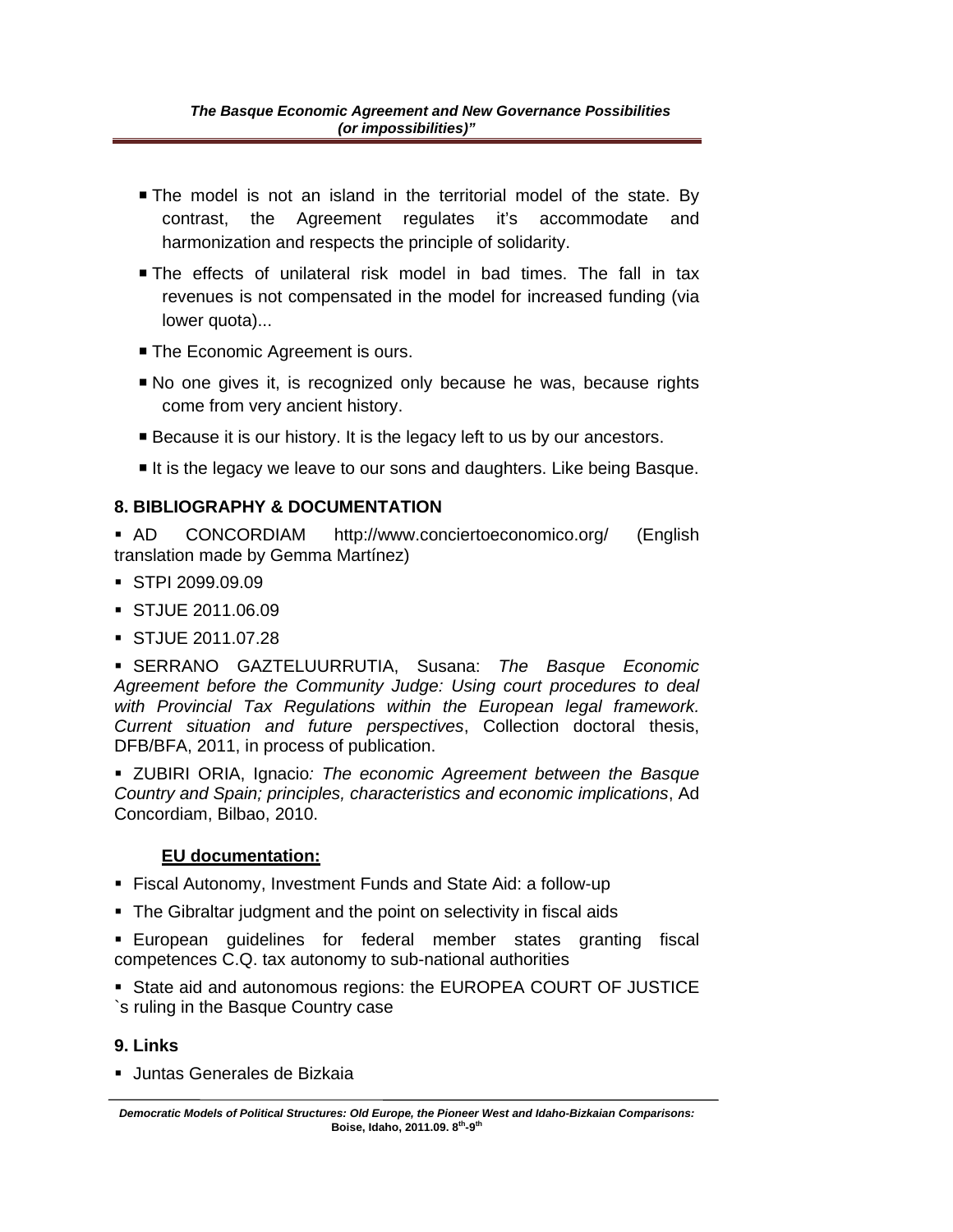http://www.jjggbizkaia.net/home/index.asp?strIdioma=I

- Juntas Generales de Gipuzkoa http://w390w.gipuzkoa.net/WAS/CORP/DJGPortalWEB/index.jsp?idioma=es
- Juntas Generales de Alava http://www.jjggalava.es/spcHemendik/home/home.jsp?lang=es
- Departamento de Hacienda y Finanzas de la Diputación Foral de Bizkaia http://www.bizkaia.net/home2/Temas/DetalleDepartamento.asp?Tem\_Codigo=5
- Departamento de Hacienda y Finanzas de la Diputación Foral de Gipuzkoa

http://www.ogasuna.info/lang-pref/es/

 Departamento de Hacienda Finanzas y Presupuestos de la Diputación Foral de Alava

http://www.alava.net/cs/Satellite?c=Page&cid=1193044807689&language=es\_ES& pagename=DiputacionAlava%2FPage%2FDPA\_tema

- Consejería de Economía y Hacienda del Gobierno Vasco http://www.ogasun.ejgv.euskadi.net/r51-8173/es/
- Junta Arbitral del Concierto Económico (Gobierno Vasco) http://www.ogasun.ejgv.euskadi.net/r51 shomjace/es/contenidos/informacion/07\_present\_jac/es\_pre\_jac/07\_present\_jac.ht ml
- Órgano de Coordinación Tributaria de Euskadi (OCTE) http://www.ogasun.ejgv.euskadi.net/r51- 341/es/contenidos/informacion/7039/es\_2322/es\_12227.html
- **Statistics of the Basque Country (EUSTAT)** http://en.eustat.es/ci\_ci/indice.html#axzz1MDiBBnJA
- **Instituto de Economía Pública (EHU-UPV)** http://www.iep.ehu.es/p294-home/es/
- Hacienda del Gobierno de Navarra http://www.navarra.es/home\_es/Gobierno+de+Navarra/Organigrama/Los+departam entos/Economia+y+Hacienda/Organigrama/Estructura+Organica/Hacienda/
- Ministerio de Economía y Hacienda (MEH) http://www.meh.es/en-GB/Paginas/Home.aspx

 Junta Arbitral del Concierto Económico (Ministerio de Economía y Hacienda)